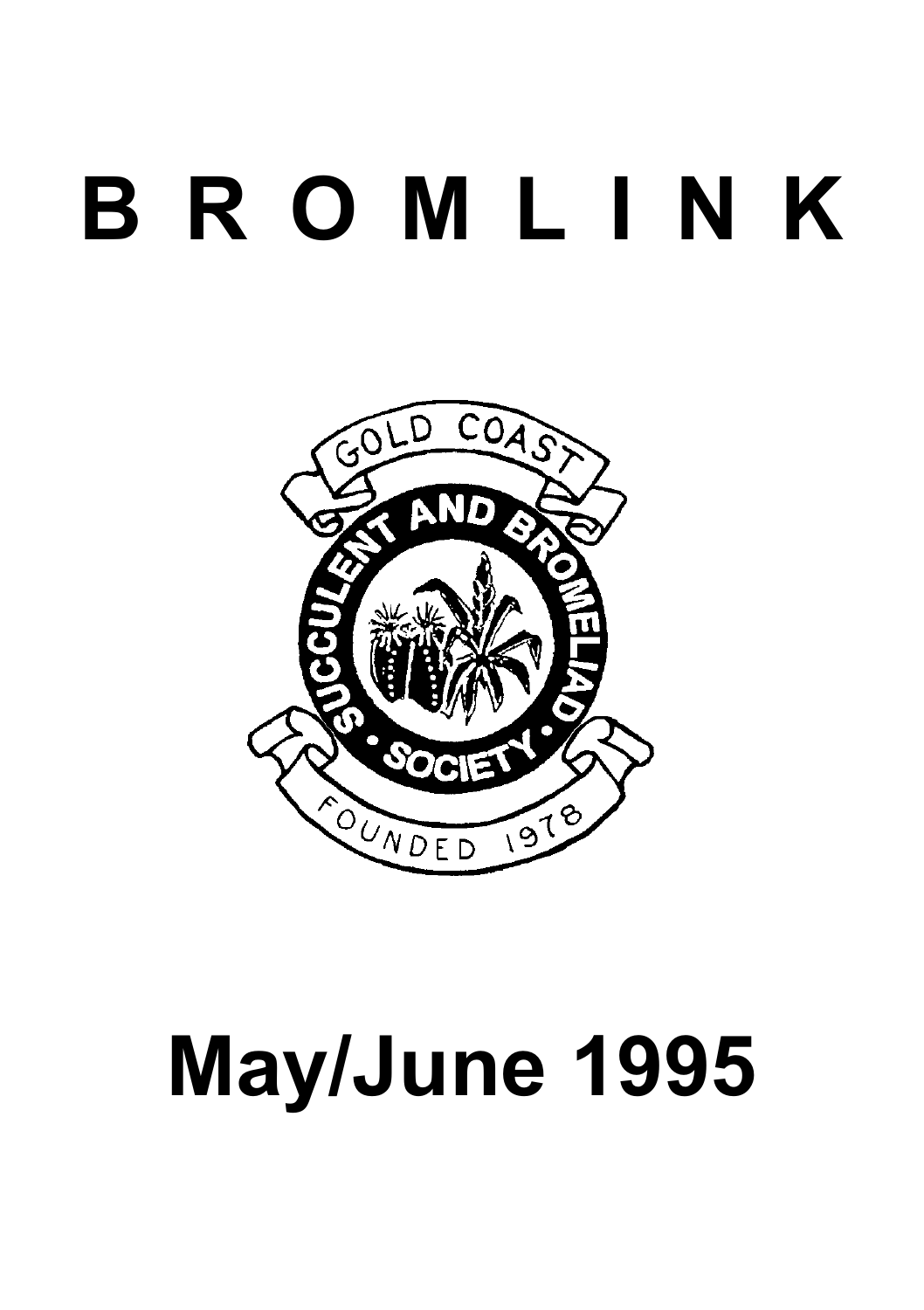# **TABLE OF CONTENTS**

# **Page**

# **SPECIAL FEATURES**

| Comparison Between Aechmea eurycorymbus and                      |  |
|------------------------------------------------------------------|--|
|                                                                  |  |
| Bromeliads Natural - At Buchanan's and in Brazil: Jum Daniels 11 |  |
|                                                                  |  |
| Response to the Article "An Apology" in March-April 1995         |  |
|                                                                  |  |
| 8th Bromeliad Conference, Adelaide: Olwen Ferris. 17             |  |
|                                                                  |  |
| A Diagram of Bromeliad Habitats: P. Raulino Reitz 22             |  |

# **REGULAR FEATURES**

| 13                                           |
|----------------------------------------------|
| Puzzle: Some Late Winter Flowering Plants In |
| South East Queensland<br>14                  |
| 15                                           |
| 25                                           |
| 26                                           |
| 26                                           |
| 26                                           |
| 27                                           |
| 27                                           |
| 27                                           |
| 28                                           |
| 28                                           |
| 28                                           |
| 29                                           |
| 30                                           |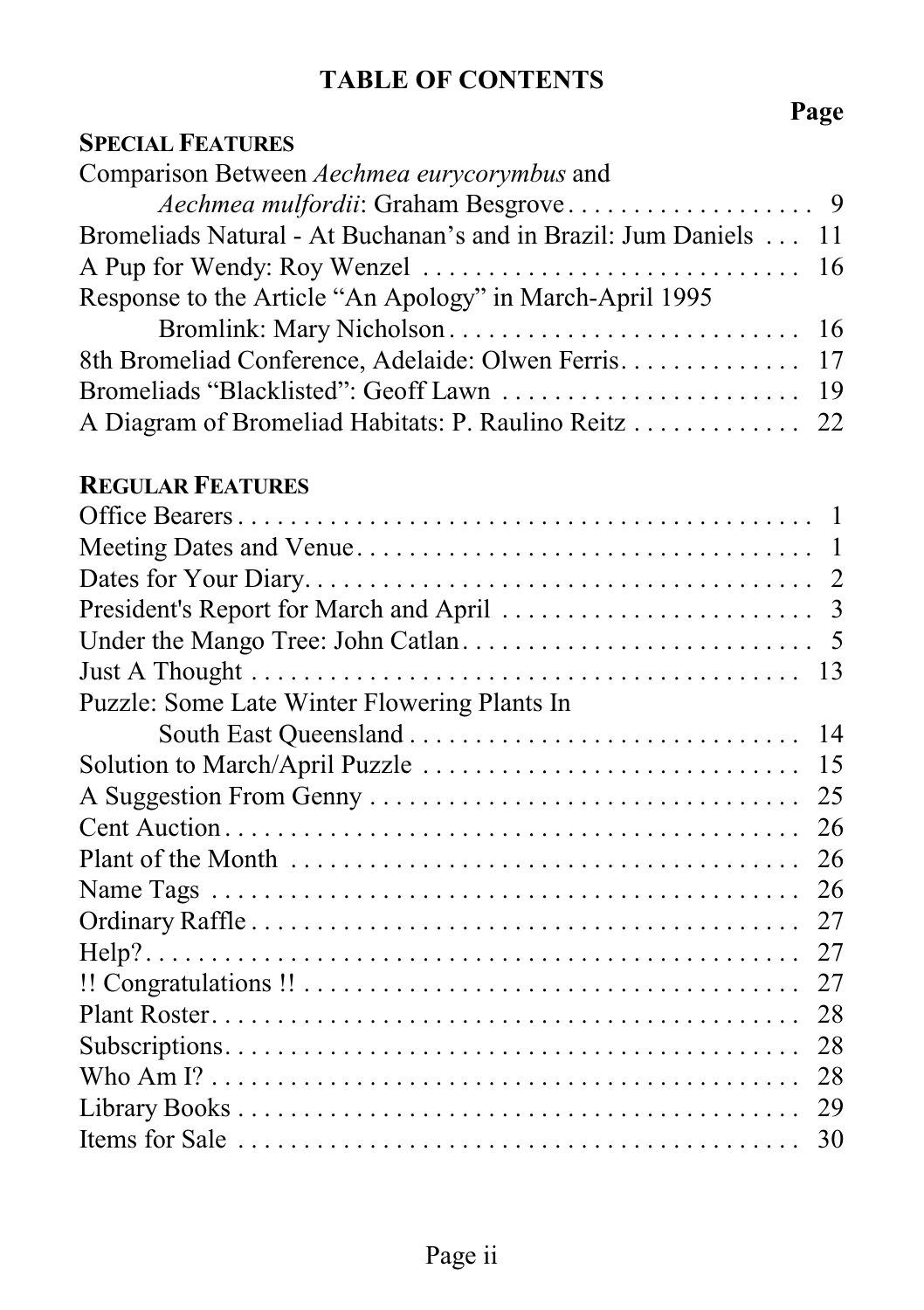### **THE GOLD COAST SUCCULENT AND BROMELIAD SOCIETY - OFFICE BEARERS**

#### **PATRONESS Olwen Ferris**

| Mary Nicholson<br>72 0993        |
|----------------------------------|
| Olwen Ferris<br>77 1904          |
| 800 5431<br>Graham Besgrove      |
| Diana Hughes                     |
| Jum Daniels<br>77 1469           |
| <b>Wendy Besgrove</b>            |
| Audrey & Mac McAlister           |
| Olwen Ferris                     |
| Mary Nicholson, Olwen Ferris,    |
| Graham Besgrove, Diana Hughes,   |
| Jum Daniels, Peter Ludowici, Nev |
| Ryan, John Catlan, Rolly Reilly, |
| Doug Reilly, Audrey McAlister,   |
| Mac McAlister                    |
| Rolly & Doug Reilly              |
| Narelle Rowe & Jo Ketelaars      |
| Peter Ludowici                   |
| John Catlan & Nev Ryan           |
| Jeanette Henwood & Dawn Collas   |
| Inge vom Bruch & Anita Wille     |
| Roy Wenzel & Clarrie Morrow      |
| Olwen Ferris                     |
| Rolly & Evelyn Reilly            |
| Jum Daniels, Roy Wenzel,         |
| Genny Vauhkonen, John Catlan,    |
| <b>Bev Collins</b>               |
|                                  |

#### **MEETING DATES AND VENUE**

Our meetings are held at the Uniting Church Hall, Elanora on the second Saturday of each month starting at 1.30 pm.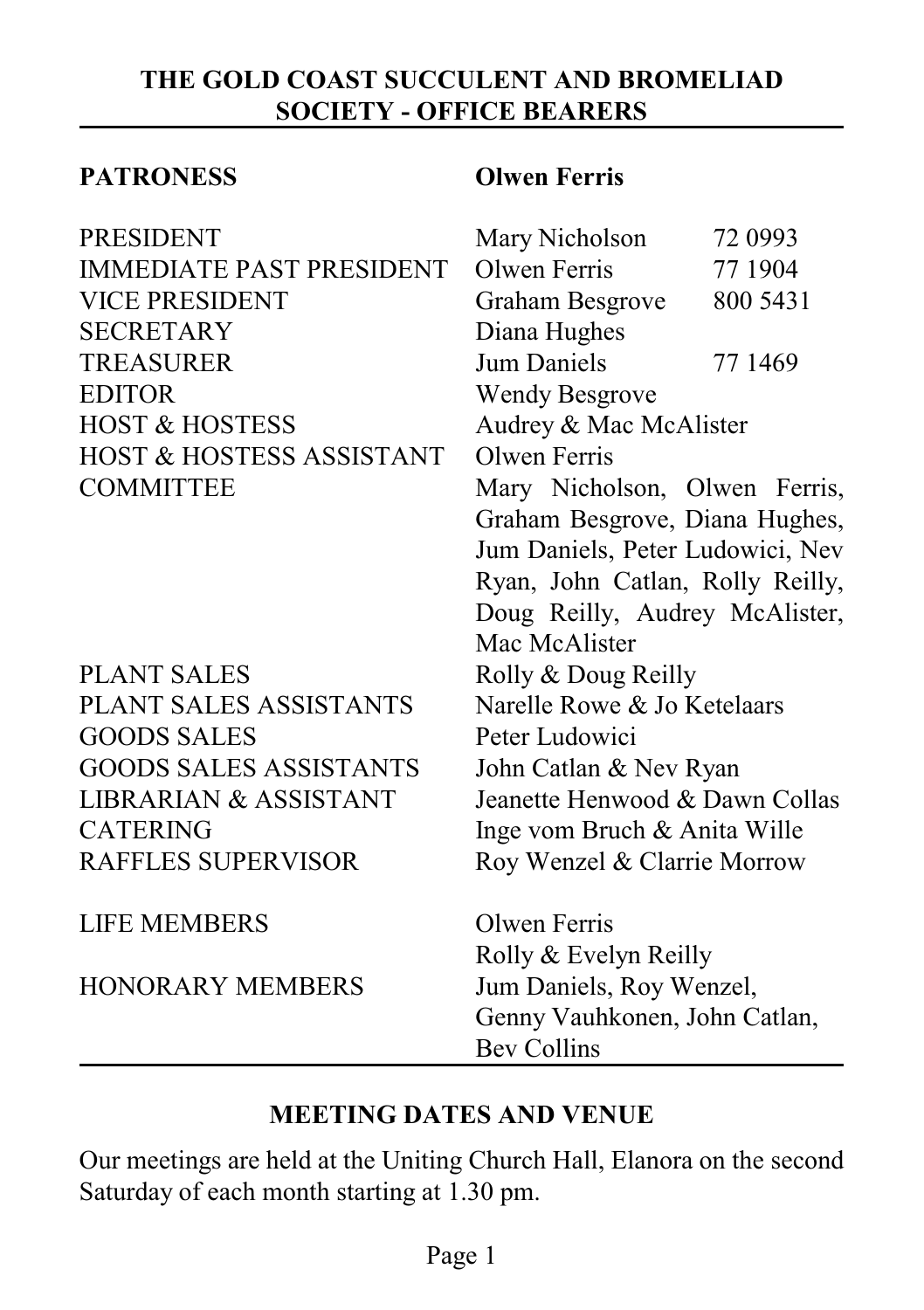# **DISCLAIMER**

Opinions expressed in this newsletter are the contributor's own and are not necessarily those of the Committee or the Gold Coast Succulent and Bromeliad Society.



# **DATES FOR YOUR DIARY**

| <b>DATE</b>                    | <b>EVENT</b>                                 | <b>COST</b><br>(if any) |
|--------------------------------|----------------------------------------------|-------------------------|
| Saturday, 13 May               | <b>Regular Meeting</b>                       |                         |
| Saturday, 20 May               | Trip to Gympie                               | \$40.00                 |
| Saturday & Sunday,<br>3-4 June | Rotary Landscape and Garden<br>Fair          |                         |
| Saturday, 10 June              | Trip to Mt Coot-tha<br>No meeting at Elanora | \$15.00                 |
| Sunday, 2 July                 | Visit Flemmings                              | Own car                 |
| Saturday, 8 July               | <b>Regular Meeting</b>                       |                         |
| Saturday, 12 August            | <b>Regular Meeting</b>                       |                         |
| Saturday, 26 August            | Trip to Neville Ryan and<br>Jo Ketelaar      | \$15.00                 |
| Saturday, 23 September         | Trip to Olive Branch                         | \$15.00                 |

Committee Meetings - 1 hour before regular meeting.

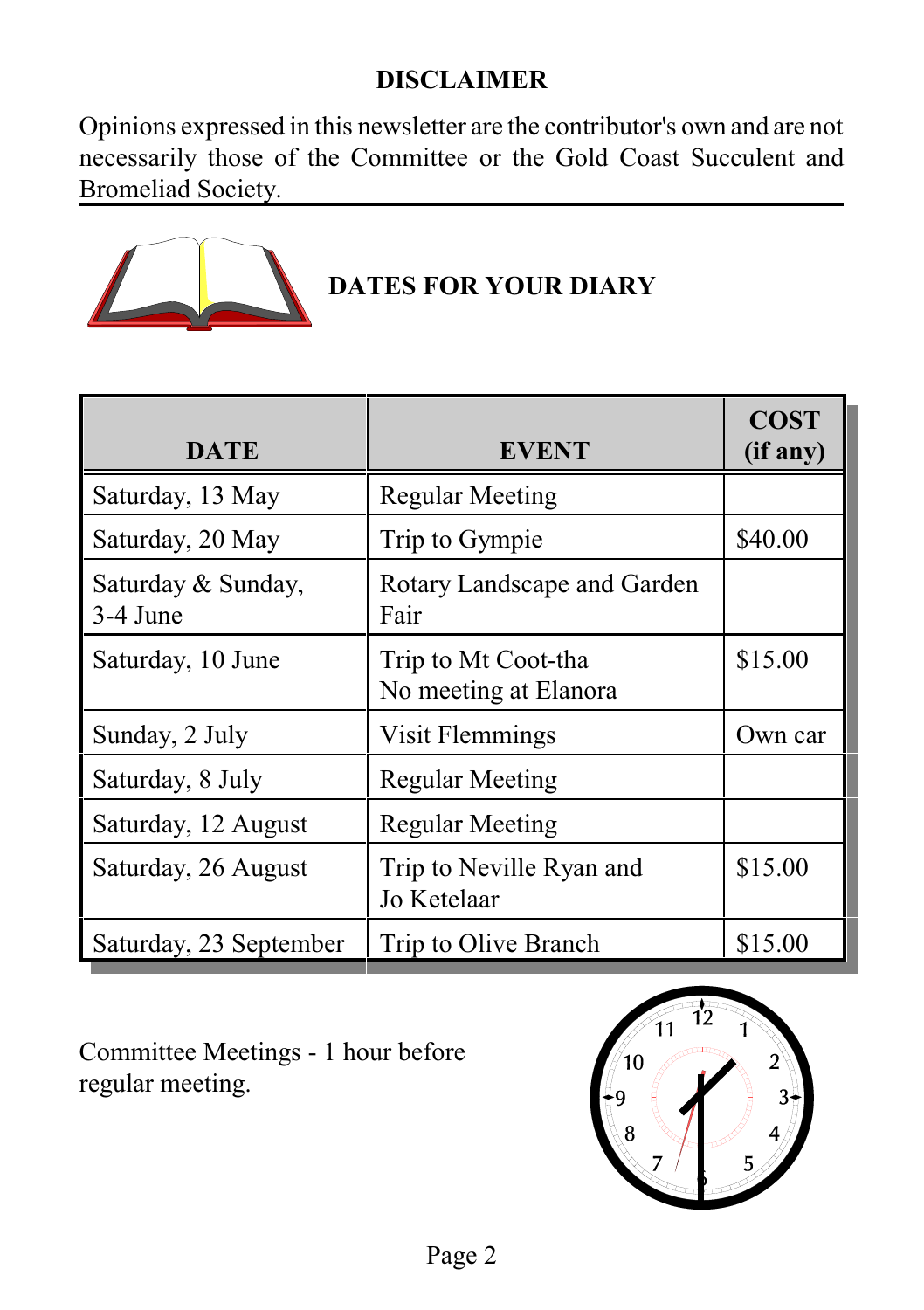#### **PRESIDENT'S REPORT FOR MARCH AND APRIL**

#### **MARCH**

Thirty people attended our March meeting. We had three visitors, Cheryl and Matt Stewart and N Baldwin; and two new members, John and Judy Borthistle.

A big thank you to Bill Bishop for acting as Secretary - Diana attended the Australian Bromeliad Society meeting in Sydney.

The Lucky Door Prize was won by Mike Levine.

There were some nice examples of our Plant of the Month - Cryptanthus. I would like to say congratulations to all of you for your participation in our Show and Tell and Plant of the Month Tables. Keep up the good work.

The cent auction was a success with many people winning a box of plants. If you don't want any plant in your box, feel free to bring them in for our raffles. This is a way of sharing our plants around.

Plants on the display table were very well described by Olwen Ferris, Neville Ryan and Genny Vauhkonen. These were:

> *Aechmea retusa,smithiorum, fasciata* (spineless)*, purpureo-rosea, napoensis* (formerly *Streptocalyx pallidus*) Canmea Majo *Ceropegia woodii* (?) variegated *Cryptanthus bromelioides, fosterianus, carinata(?), bivittatus, luddemannii(?),* Frosty, *Acaulis* 'Grace', Claws, Coffee Royal, Silver Lining, Carnival (?), Glad, Desert Sand, Osyanus Red, Cascade, Starwine, It, Ti, Dusk Cryptbergia Red Burst *Guzmania rubro-lutea Neoregelia meyendorffii albo marginata*, Skotak Hybrids *Orthotanthus* What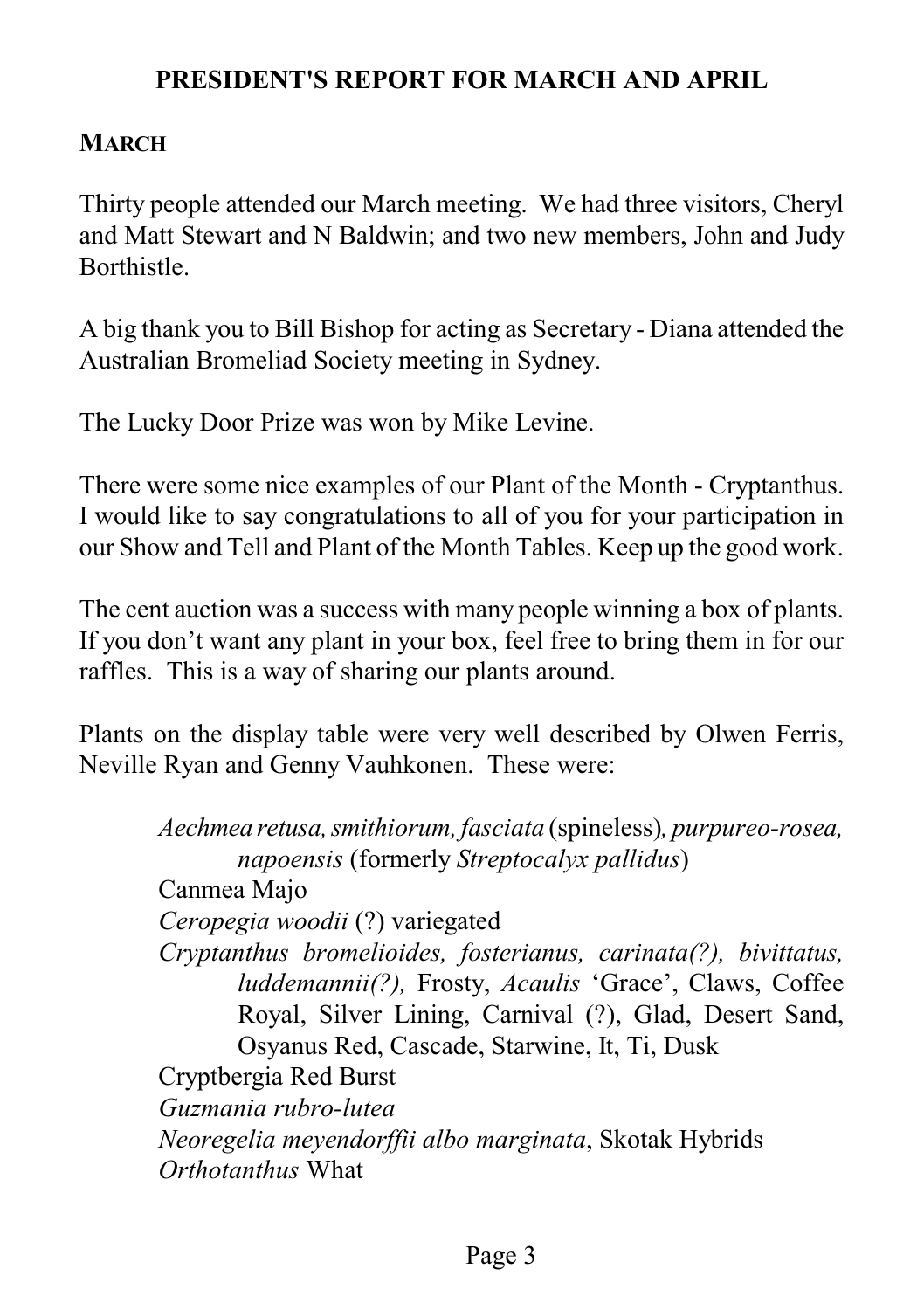*Quesnelia edmundoi var rubrobracteata Tillandsia boliviensis, duratii var saxatilis, fasciculata x polystachia* (?), *baileyi* 'Halley's Comet', *brachycaulos* 'Select' *Vriesea mariae, metallica, sucrei, ospinae var gruberi, ospinae* (miniature form), *carinata* hybrid, *psittacina* hybrid *Stapelia* ?

**APRIL**

There were 31 people at our April Meeting, Cheryl Stewart and Betty Everett.

Lucky Door Prize was won by Dawn Collas.

The RotaryLandscape and Garden Fair will be held on 3-4 June at Carrara Sports Grounds. Help is required to man our stand. 20% commission on Sales Plants.

The glasses donated by John and Bev Collins for a raffle were won by Dawn Collas. What a lucky day Dawn had with us.

Some of the plants ably described by Graham were:

*Aechmea lueddemanniana, triangularis, leucolepis, contracta, calyculata, eurycorymbus, purpurea-rosea, recurvata v benrathii, nudicaulis rubrafolia, fasciata purpurea, fasciata albo marginata, fasciata* Super Select, *orlandiana* Rainbow, *gamasepala* Lucky Stripes, Fosters Freckles, Hojo Rojo, Bert, Hummels Hybrid, Cherokee Maid, Len Butt, Tessie, Shining Light *Billbergia* Bobtail x Catherine Wilson *Neoregelia kautskyi Tillandsia complanata, rectangula Vriesea saundersii* x Victoria F1, Carlsbad, several different carinata hybrids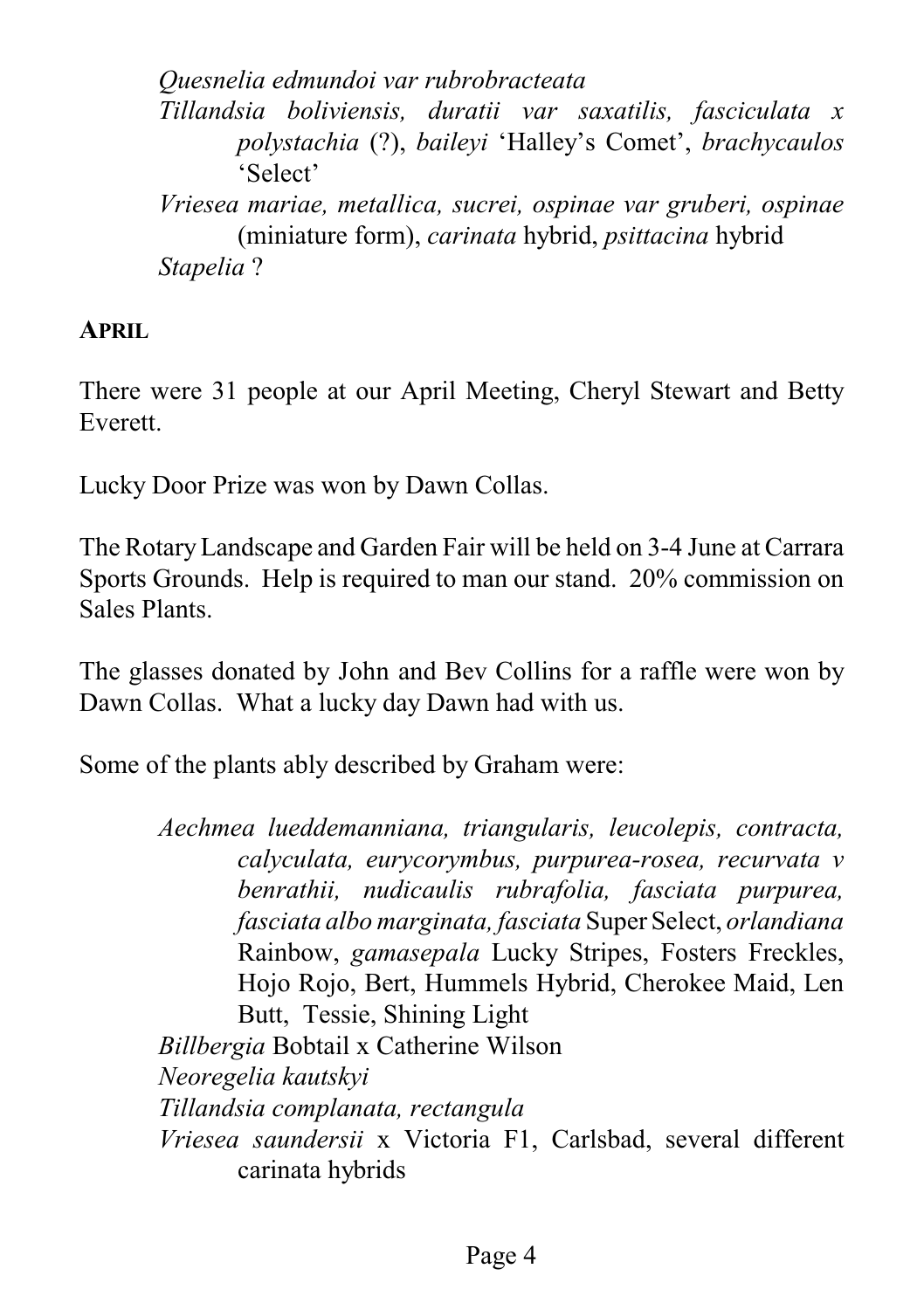#### **UNDER THE MANGO TREE**

John Catlan

It was the year my father considered having himself committed. At our place called Goodnight we had a number of Aborigines working for us. The chief of the tribe was Captain Billy and he would make sure the right number of gins and bucks turned up to do the allotted tasks. No one messed with Captain Billy, his entourage of wives each had their allotted tasks, one looked after the cooking, another carried his waddy and made sure it was near him at all times and so on. Anyone that upset him got walloped. Another wife was in charge of a wind up gramophone, this last item was responsible for my father losing his marbles.

When everyone arrived in the morning at their camp for the day, the first thing to be set up was the gramophone. They were only interested in one record at a time and the record for this year was "Ghost Riders in the Sky". It was played over and over till it deteriorated to an unintelligible mess but you had heard it so many times, you knew what it was supposed to be.

My father had acquired an unhealthy hatred of "Ghost Riders in the Sky" and with its deterioration his mood improved. It was early morning and we were eating breakfast in the kitchen when we all froze, not a movement anywhere, all sound had been sucked from the world - the only exception was a new record from the aboriginal camp loud and clear, a brand new "Ghost Riders in the Sky".

Normally my father would use any excuse to get out of going away for the full two weeks of our holidays. Not that year. He went like a lamb to the slaughter. Glad to leave the place probably. All our gear was loaded into the boat, taken across the river into the truck and off. We arrived at our uncle's holiday place at lunchtime. In the park behind our uncle's house was a fun fair and next to the back fence was a merry-go-round. The showman shouted all aboard, it started up and blaring from the speakers was its signature tune "Ghost Riders in the Sky". The fair started mid morning and finished after dark. It was there for the full two weeks.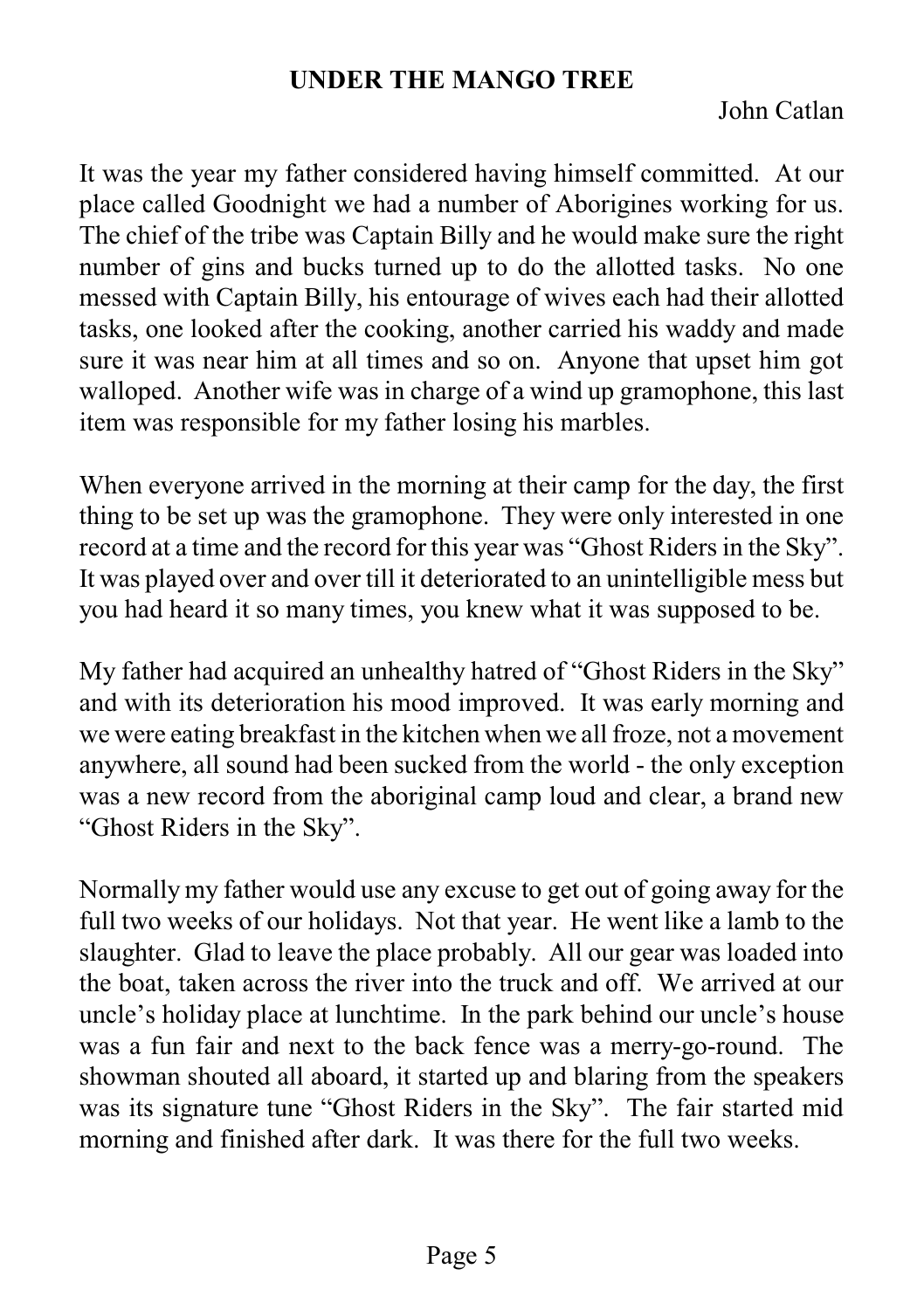I know I have a tendency to go on and on about this but one of the draw cards to our meetings is our Show and Tell Table. Call them brag plants, show and tell or broms, but when you come to our meetings you get to see the top plants, new and old. The plants that have been in our collections for some time, don't dismiss them as not important. The new members to our hobby may have never seen the plants before. Also there are different clones coming to light. A good plant is a good plant, is a good plant, no matter how long it has been around. So do the right thing - bring a plant or two for the Show and Tell Table, it's just something you as a member can do to improve the meetings.

This year there has been a lot *Vriesea philippo-coburgii* in flower. A variation in the intensity of the red colouring of the flower bracts exists within this group of plants. The darker and bigger the black tip on the leaves the more extensive and intense is the red of the bracts, so even when the plants are not in flower you can pick good clones. In the yellow form of *Vriesea philippo-coburgii*, *Vriesea* Yellow Dancer, the dark tips are completely absent, this plant also flowers on a much more regular timetable. I am not talking about *Vriesea vagans* but there is a smaller form of *Vriesea philippo-coburgii*.

*Vriesea philippo-coburgii* was named in honour of Prince Philip Coburg in 1880.

We have two types of owls that sleep over at our place on odd occasions. The Laurel and Hardy owls - the skinny owls are the frogmouths (which aren't owls) and the fat ones are the mopokes.

All efforts to set seed on *Aechmea maria-reginae* turned out to be a bust. I have kept both of the dead inflorescences as one article I came across mentioned the fact that you would not believe the male and female inflorescences came from the same species. By the next flowering I will have acquired more knowledge, but from looking at "Blooming Bromeliads" by Baensch I would say I had two males, maybe.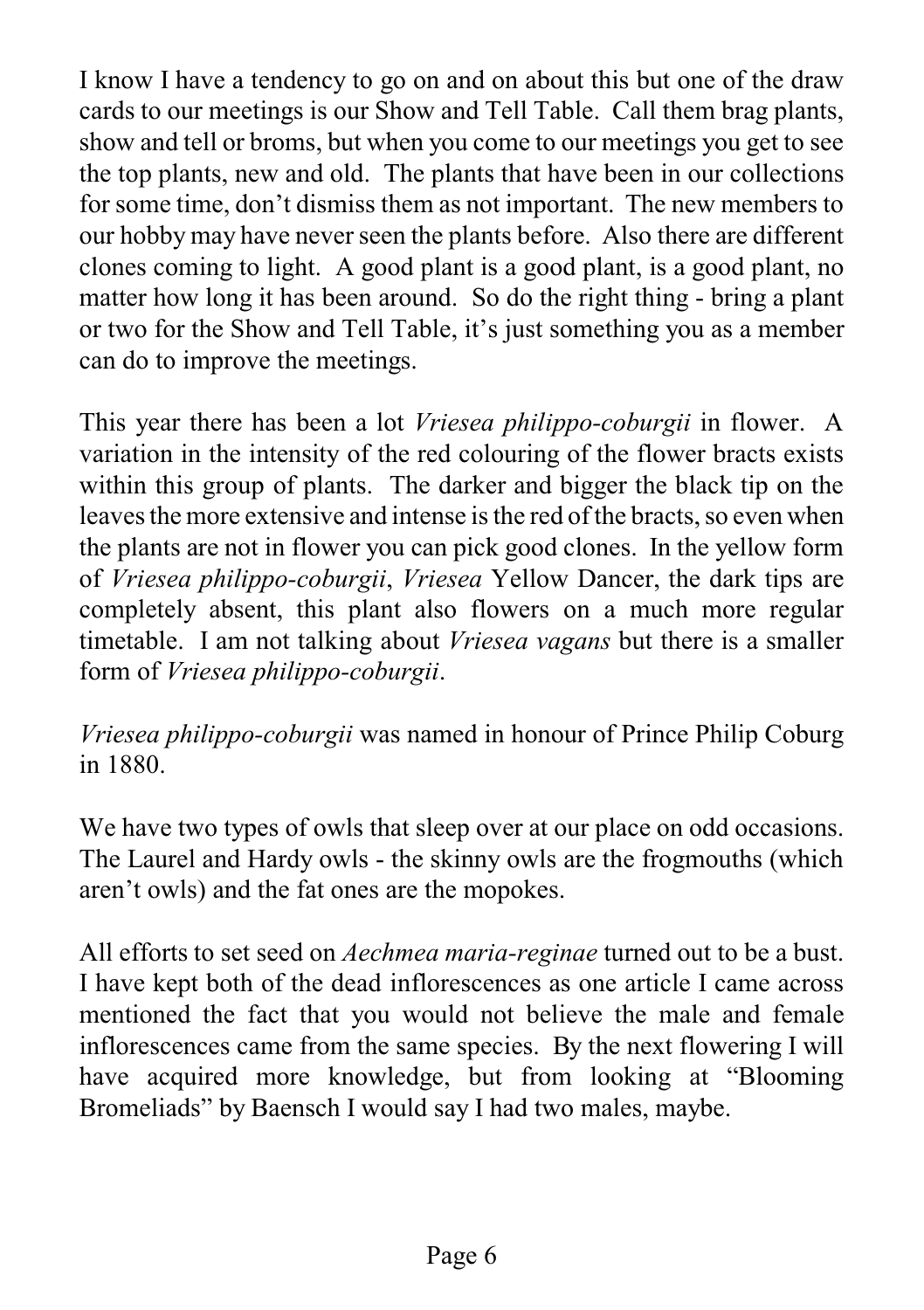*Aechmea maria-reginae* was discovered in 1863. In its native habitat it is prized as a flower for church decoration which means the only flowering plants seen are out of reach on tall trees.

Athol, our President's better half, being a man of the land, decided he would plant a crop of potatoes. Although he now lives on a residential block, this did not deter him. The crop has now been lifted and moved to the garage. The family gathered to gaze upon the fruits of Athol's labour. The family agreed the crop did not exceed two tons. The family also agreed that the crop did not exceed two sacks. Nor did it exceed two kilos. The Nicholson Family counted the potatoes and agreed there were exactly two.

Its Billbergia month. Over the last few months the day length has been decreasing. This triggers Billbergia flowering. Billbergias were named after a Swedish botanist, Gustav Johannes Billberg in 1821. In 1992, Luther and Sieff listed 61 species and 27 varieties within these 61 species. To simplify this article we will divide the plants according to flowers into two groups, watch spring (helonicoides) and others. Watch spring, this name originates from the fact that the individual flower petals (up to 50mm (2") in length) as they open they curl back upon themselves and look like a watch spring. When the flower is spent they will uncurl. The bracts are spectacular, pendulous and larger than the other group. The plants are very tubular **often** with silver bands on the backs of the leaves and they take longer to mature, they respond to very small doses of fertiliser each year.

Billbergia flowers do not last, true, but we can extend the life of the bract. Heat and low humidity hasten the end of the spectacular event. Move the plant to an area that is darker. This should decrease the temperature and therefore increase the relative humidity. Strong dry breezes hasten the deterioration of the bracts. Under improved conditions you can get up to four weeks with some bracts. Remember - drop that temperature as the bract emerges from the tube.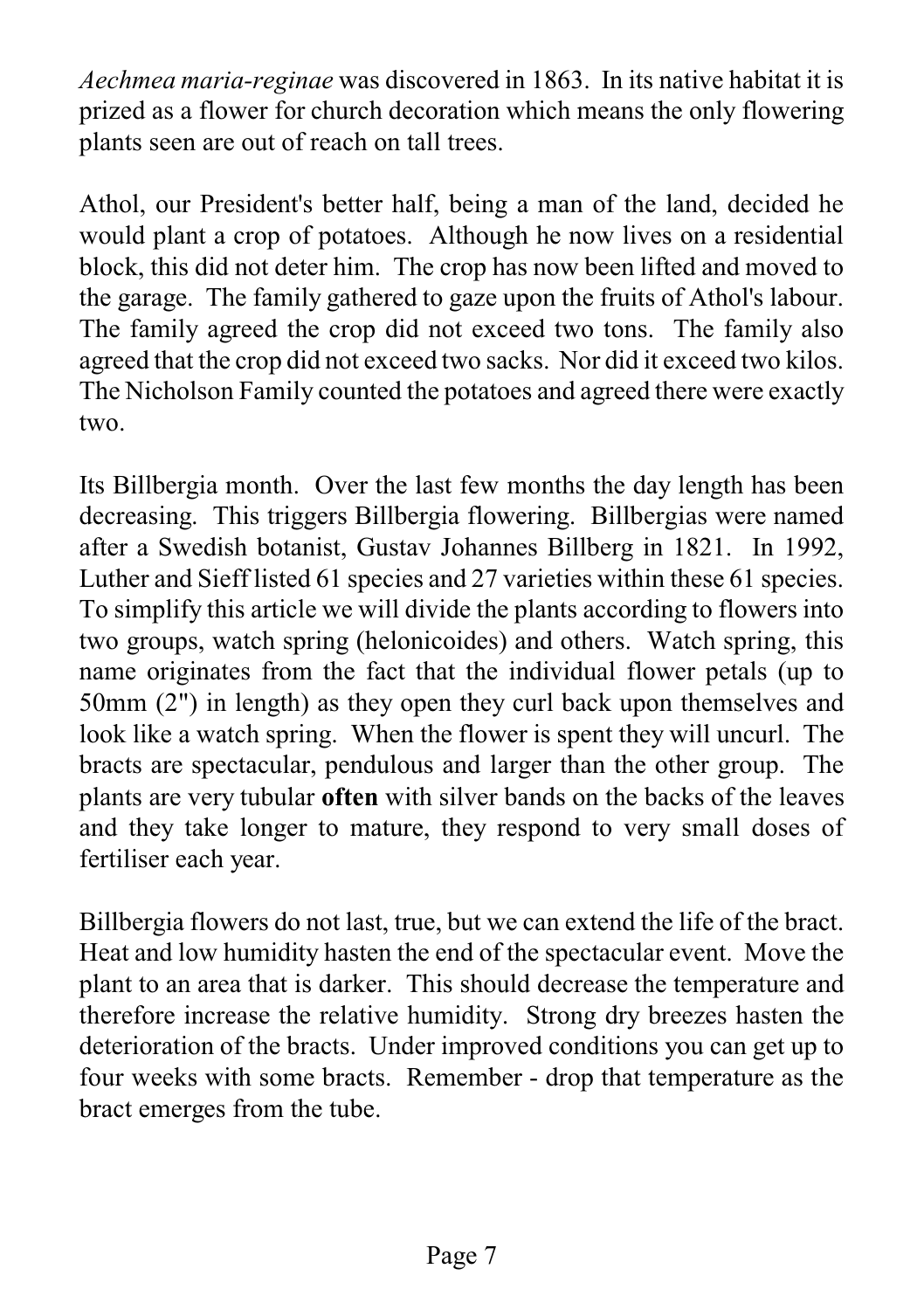The other group contains Billbergias valued for their bracts and/or foliage, any excess fertiliser of the foliage plants or too little light reduces these plants to green look-a-likes. There are quite a lot of people who advocate no fertiliser at all for these plant but I find this leads to premature deterioration of the foliage.

For potting, I prefer very open mix, a standard pot and to grow the plants as clumps. To conserve potting mix, a couple of large rocks and a bit of chopped up styro boxes in the bottom of the pot. As our mix is very light the rocks do not make the pots too heavy but does add stability.

Gradually, we are eliminating all the wild or common balsams from around our place and, as the balsams go, so do the butterflies. It is very sad. The butterflies feed from the balsam nectar.

Some years ago, I grew a large number of *Billbergia* Fantasia. They were 3 metres (10 feet) from the ground, growing near the roof of a glasshouse. They grew exceptionally well. *Billbergia* Fantasia has masses of cream spots all over the plant, more near the tips of the leaves than the base. One flowering season, someone remarked its a pity the more colourful plants did not flower as well. Later examination showed the more colourful plants had flowered the previous season. If you can maintain the spotted Billbergias in good condition after flowering, the colours will intensify. When these stock plants were removed from their high perch in the glasshouse and grown on the ground, the whole crop was a failure. We could not get the same colour into the plants plus splashes from the ground left marks all over them.

God willing, you will hear from us in the July-August newsletter. We will end with a thought from Mrs Spenser:

> If you find a dog on a Monday Or anything starting with D Like a deer or a duck It could bring you luck But there again It might no be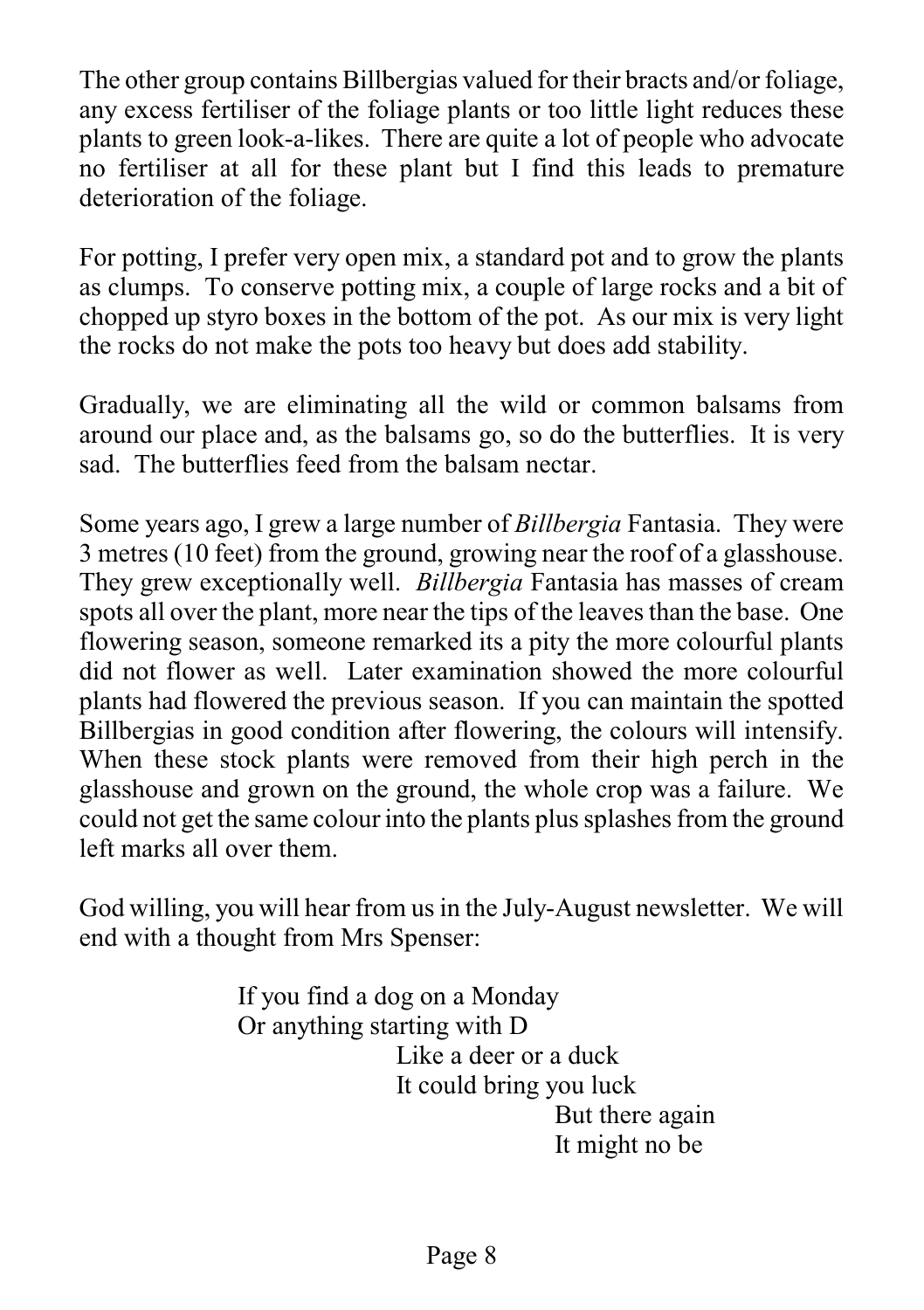### **COMPARISON BETWEEN** *Aechmea eurycorymbus* **AND** *Aechmea mulfordii*

Graham Besgrove

At our April meeting, the Plant of the Month was Aechmea. I gave the talk on these plus the other plants as well.

Bill Bishop put a question to me about the relationship between *Aechmea eurycorymbus* and *Aechmea mulfordii*. I am not an expert but from a little bit if digging around, these next paragraphs might answer the question. This is what I found.

*Aechmea eurycorymbus* was found in March 1932 at Serra Negra in Brazil. It is a plant which can attain a height of 2 metres when in bloom. The leaves can reach 9-12 dm (decimetre) long. They taper into a large sharp spine. The base of each leaf is 5-7 cm wide where they meet the stem and are covered with pale appressed (close and flatly pressed against) scales. It's inflorescence is stout and erect. Scape bracts, ranging from 4-13 cm long, are lanceolate (lance or spear shaped) and taper to a point. Inflorescence amply 3-4 pinnate (formed like a feather), pyramidal (of a conical shape) and glabrous (smooth, glossy without hairs). The branches of the inflorescence are elongated. Petals of the flower are narrow and lanceolate, acute, 2 cm long and are dark yellow/green in colour.

This plant grows either as a terrestrial or an epiphyte between 300 to 525 metres in altitude.

*Aechmea Mulfordii* was discovered in June 1939 a quarter of a mile from the ocean at Portoa, Bahia in Brazil.

This plant when flowering will be over 1 metre high. The leaves can be over 8 dm long with appressed white scales having brown centres. These leaves can be up to 9 cm wide at the base.

The inflorescence is tripinnate (three feathered inflorescence where the flowers are borne on tertiary spikes or branches), up to 35 cm long and lax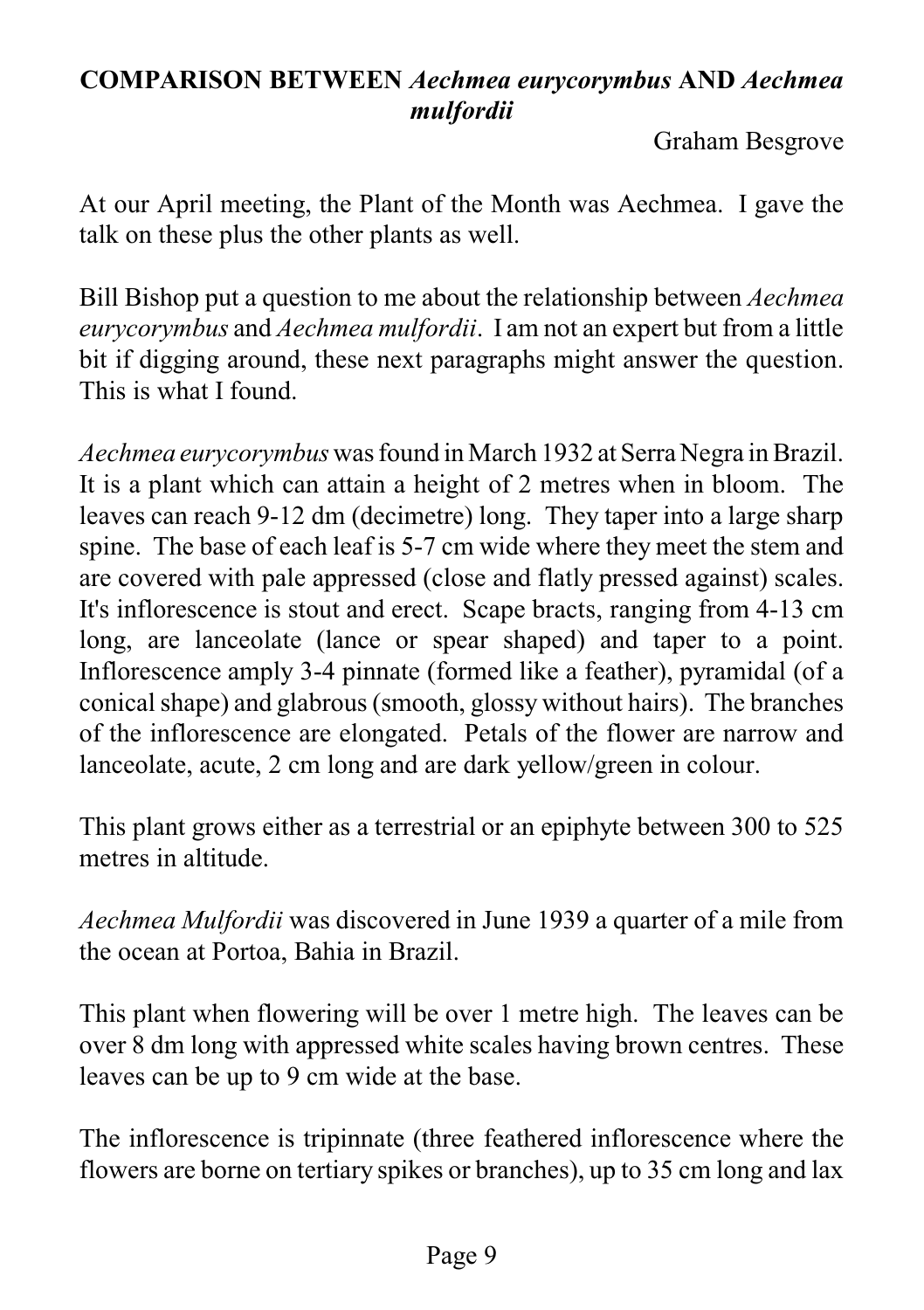(loose flowers not touching one another in the inflorescence). Except near the apex (tip), the branches of the inflorescence are spreading with the lowest ones up to 15 cm long with the spikes separated. The flowers are in broad, digitately (spread like fingers) clustered spikes (kind of inflorescence with short-stalked flowers).

This plant can also grow as a terrestrial or epiphyte.

If you wish a more scientific and detailed description, please refer to Smith and Downs, Flora Neotropica, Monograh No 14, Part 3, Bromelioideae (Bromeliaceae), pages 1770-1771, 1817 and 1823.

Descriptions of both plants were taken from Smith and Downs, Flora Neotropica and, hopefully, I have simplified it enough from the glossary so that you may be able to get some idea of how they compare.

There is not much about colour of petals or spikes. Both plants seem to have pale green leaves that are tough. I did reference Bromeliads by Victoria Padilla, 1973, in which she describes *Aechmea mulfordii* as having foliage that is green with rose overtone - faintly banded, scape is red, flower petals are yellow. I am sure someone who has more knowledge could enlighten us further.

At the end of this saga one would say there does not appear to be any relationship. But, there are three things which you can say makes them related:

- 1. They are both found in Brazil (Kissing Cousins, so to speak);
- 2. They are both Aechmeas (both have good bloodlines); and
- 3. They are both in the subgenus Aechmea (definitely Cousins!!).

Hope this helps your query, Bill.

PS By the way, a decimetre is a tenth of a metre (10 centimetres). How confused are you now? Decimetre, Centimetre .....??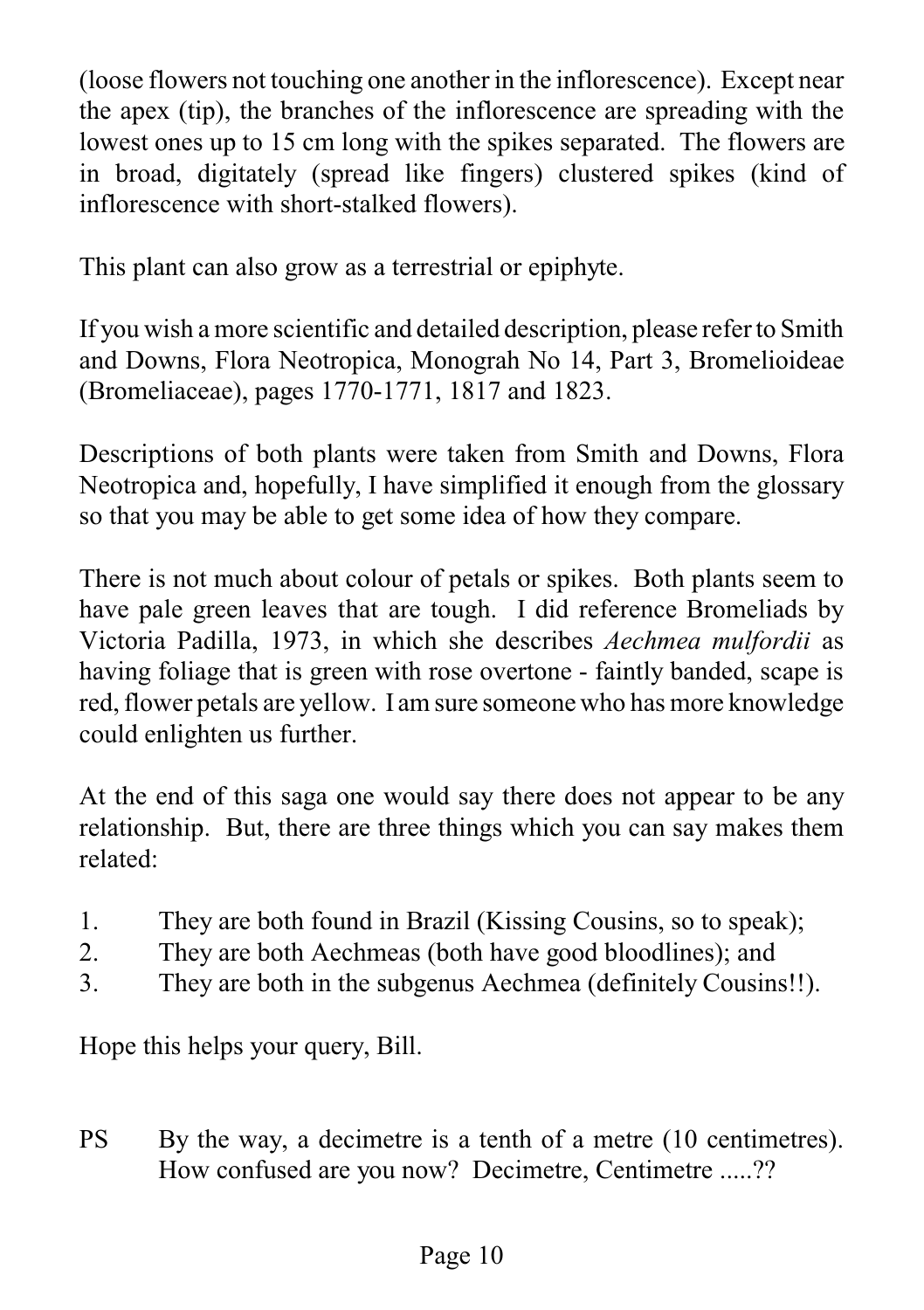# **BROMELIADS NATURAL At Buchanan's and in Brazil**

Jum Daniels

To incorporate an account of a bus trip to view Buchanan's bromeliads at Wardell with a review of "Bromeliads in the Brazilian Wilderness" (available from the Society's library) may seem to be an odd combination.

But for those who visited Buchanan's (or may have been there before) the experiences of seeing bromeliads growing in natural Australian bush surroundings on 25 March and reading about these plants in their natural state as presented in the book are not all the dis-similar.

Admittedly, comparison of Buchanan's acreage with a country the size of Brazil may seem a bit extreme; but the very notion of growing bromeliads on or under native trees, interspersed with blackboy *(Xanthorrhoea australis)*, must be pretty well unique. At least it was to an observer who has only seen them growing in garden pots, home nurseries, Expo and commercial nursery situations.

The wilderness in Brazil, as illustrated in this book, includes such diverse areas as the Atlantic Rainforest, high altitude grassland, grasslands on rocky soils, sandy coast plain vegetation, the Catinga and Amazonia. The links are shown of bromeliads to not only other plants, but to animals and even Man.

Many years of joint effort by Elton MC Leme (text) and Luiz Claudio Marigo (photography) in the presentation of bromeliad in their natural habitat reaches culmination in the two hundred photographs, drawings and maps.

While there is always a temptation to look at the pictures first, it should be remembered that the substantial amount of reading matter is presented in an easy to absorb way which can contribute towards appreciation of the illustrations. Not the unintelligible academic approach here and even our own State gets a mention on the cover of the book with reference to author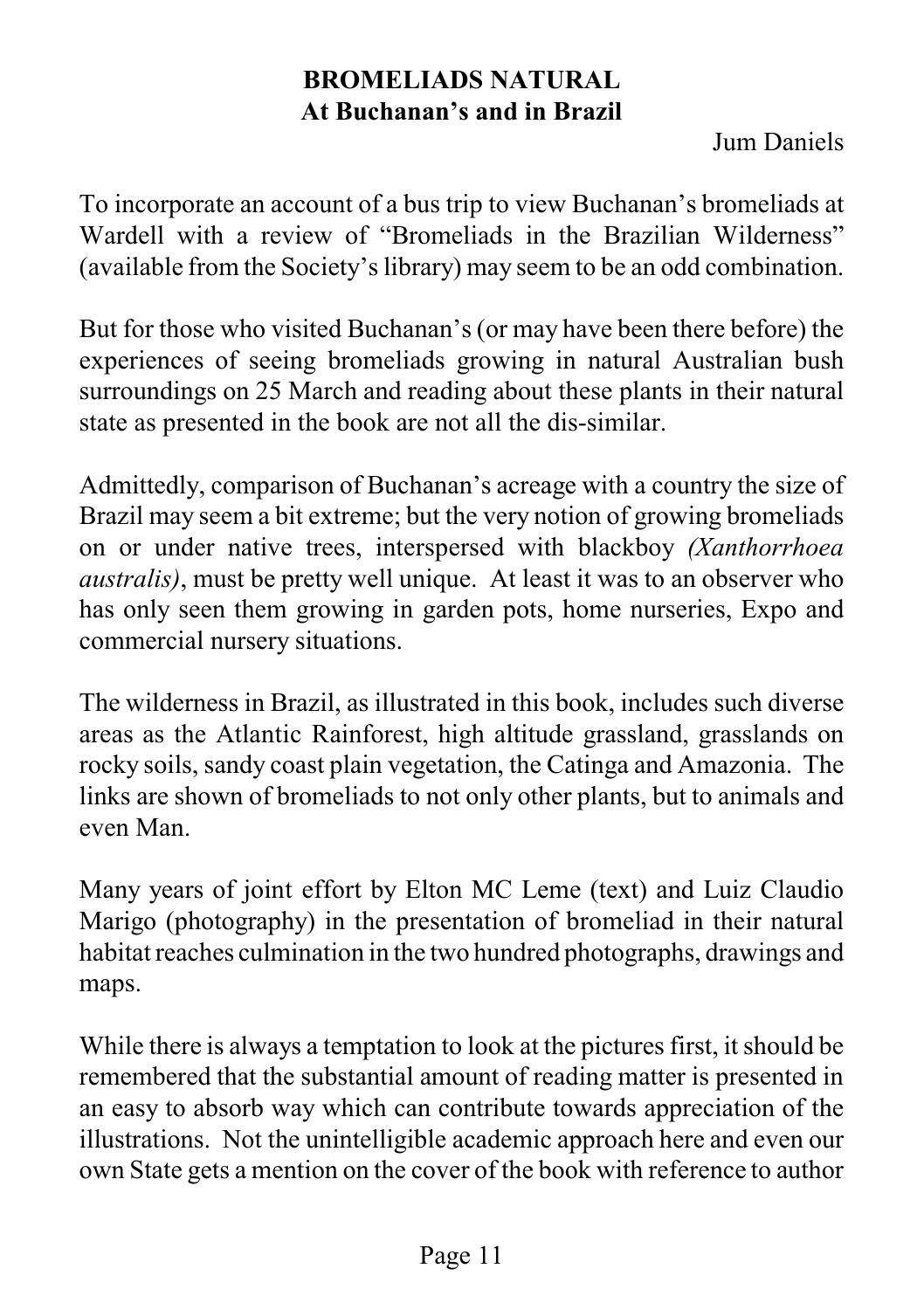Leme's "Revision of the Nidularium genus which he presented in early 1993 at the 7th Australian Bromeliad Conference in Queensland." His qualifications to provide the text are quite impressive.

Impressive, too, can apply to the illustrations. There are double-spread features which in a book 12" x 10" in size (about an inch thick) allows for the reproduction of some beautiful photographs as well as the full page, half and quarter page pictures in both long distance and close-up. Reading and looking at this book is quite a pleasant experience.

However, viewing bromeliads in their natural habitat doesn't necessarily present a sanitised version of the plants which we are used to seeing in our own gardens in our homes or at displays or shows. In natural conditions one would expect to find plenty of leaf trash, dead plants among the growing, dead ends on leaves or leaves spotted or perhaps attacked by insects.

At Buchanan's though, also the result of many years of joint effort, the plants seemed surprisingly clean particularly those growing as terrestrials. As a bush walk revealed when members followed bush tracks into the Wardell wilderness, *Neoregelias* and *Aechmeas* appeared to enjoy the humus provided by the dead leaves from these native trees and bushes over the years. The size of plants ranged from very small to very large. An *Aechmea blanchetiana* measuring over four feet across and its inflorescence taking it to over six feet high proving to admirers that this plant can do well in an Australian situation. This plant is also featured in the book, growing in sandy coastal plains vegetation, but also as an epiphyte in rainforest area where it loses its yellowish leaf colouration. I'll settle for the one at Buchanan's, which is a pinkish colour (I managed to get a splendid pup!) anytime. No need to go to Brazil to get one.

Going to Brazil to view bromeliads in their natural state is probably not on the itinerary of most members anyway, so there are still alternatives to seeing them grow in natural surroundings. Do as I did. Grab "Bromeliads in the Brazilian Wilderness" from the library before anyone else does and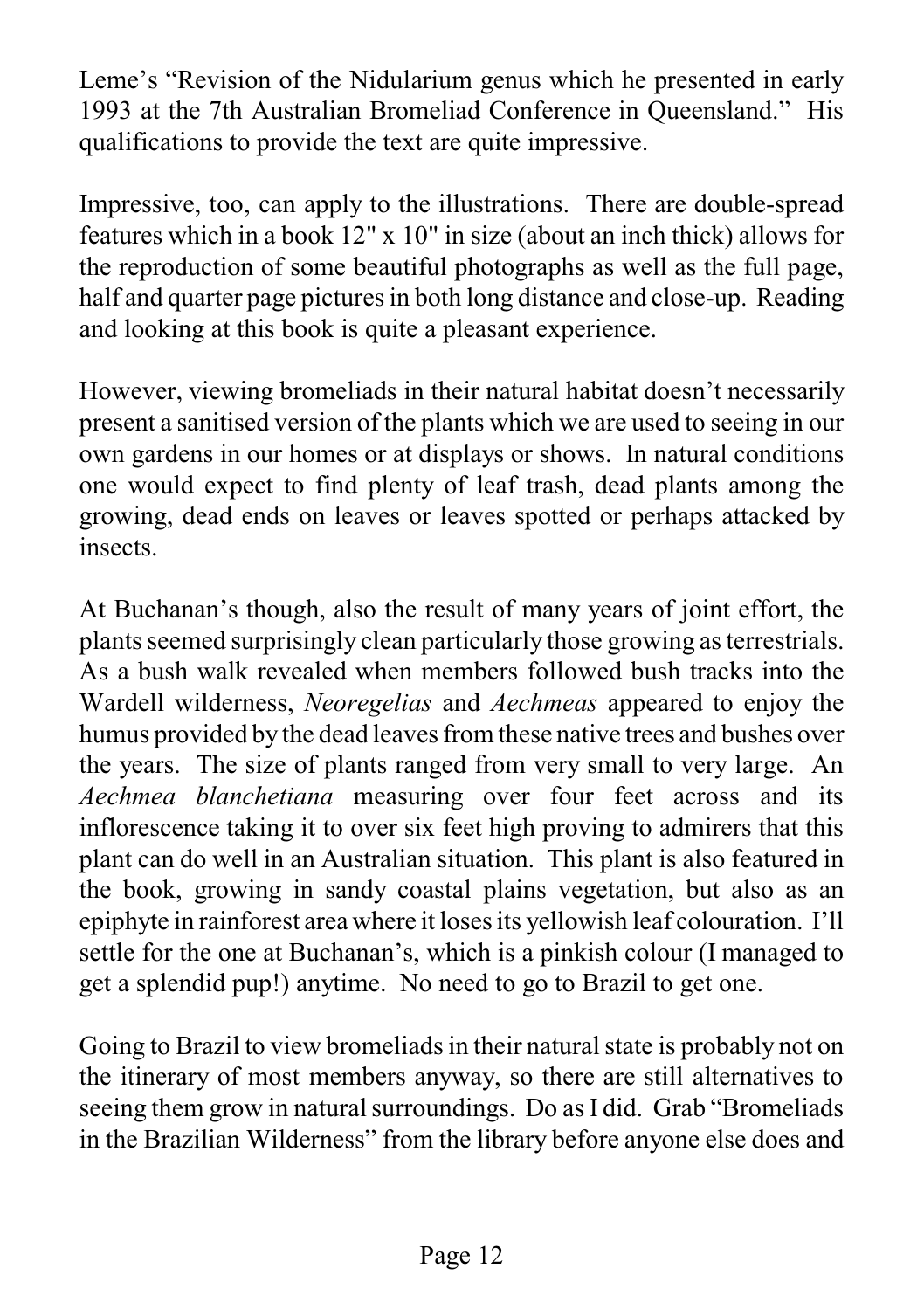take a bus trip to Wardell wilderness at Buchanan's. Both experiences are well worthwhile

But there is more!

March 25 was not only the day for a bus trip. It was the date when our Genny decided to present herself to the world. President Mary, on displaying the birthday cake, said that it happened 85 years ago! We all knew that she was 35 - or was it 45 years? - out in her calculations. After all, Mary had to get square for being told SHE had been born four score years and ten earlier.

Not that it matters much really because the rendition (an apt word) of Happy Birthday Dear Genny was nevertheless sung with sincerity for our popular expert on plant identification. Genny appeared suitably embarassed, responded by dividing the cake up among all present but failed to comment on the quality of the singing. Who could blame her for that?

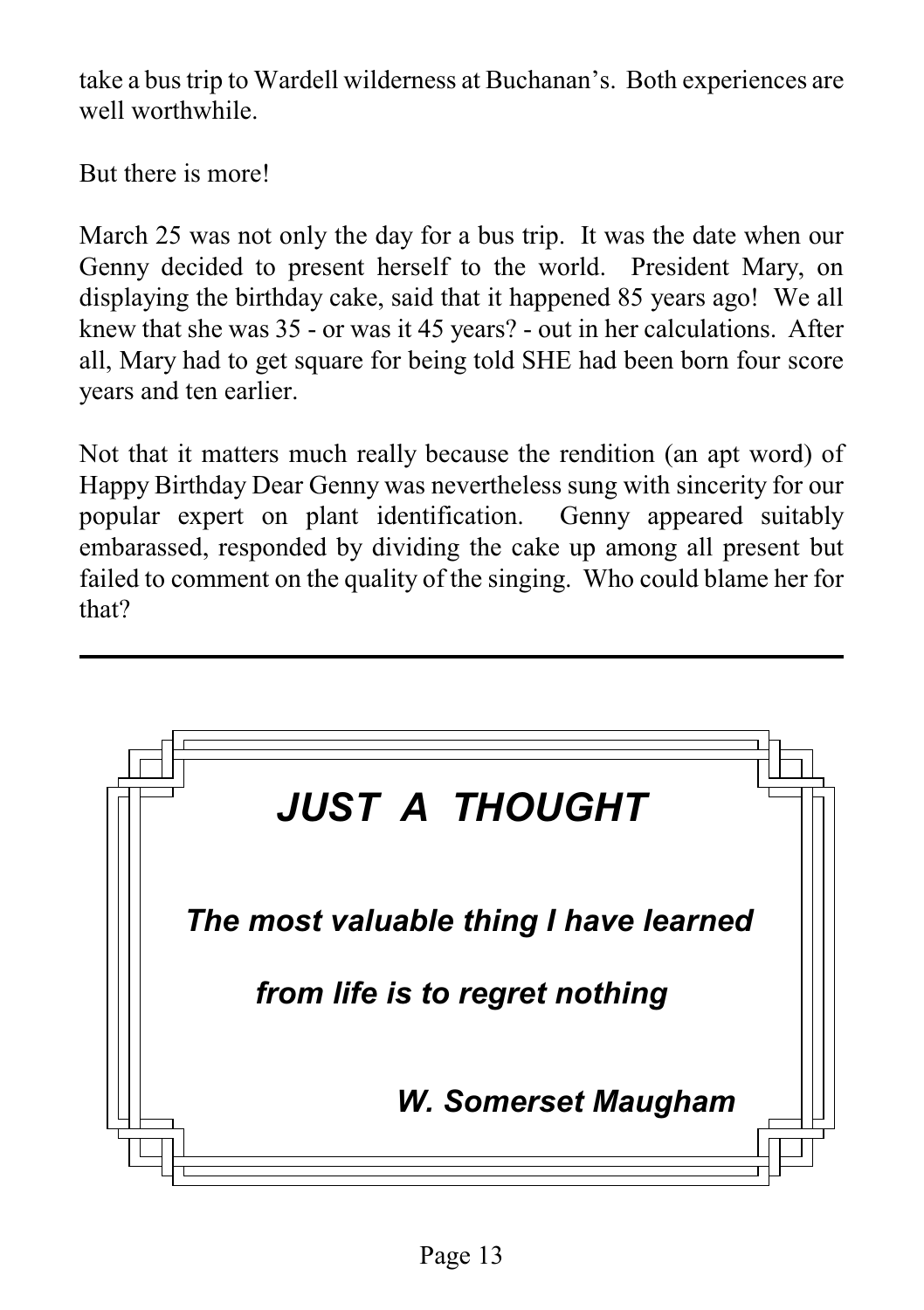# **PUZZLE: SOME LATE WINTER FLOWERING PLANTS IN SOUTH EAST QUEENSLAND**

| $\mathcal{C}$ | $\mathbf I$    | T              | A              | A           | H              | $\mathcal{C}$ | $\overline{F}$ | U             | L                         | G             | E            | N                         | S             | N            |
|---------------|----------------|----------------|----------------|-------------|----------------|---------------|----------------|---------------|---------------------------|---------------|--------------|---------------------------|---------------|--------------|
| $\mathbf{A}$  | H              | D              | E              | $\mathbf R$ | $\mathbf{A}$   | N             | $\mathbf{A}$   | A             | $\mathbf N$               | A             | E            | $\bf I$                   | $\mathbf I$   | $\mathbf U$  |
| $\mathbf U$   | $\mathbf{A}$   | L              | S              | B           | U              | U             | $\mathbf V$    | $\mathbf I$   | $\mathbf{A}$              | M             | $\mathbf{A}$ | A                         | T             | D            |
| D             | M              | E              | $\overline{O}$ | U           | $\mathbf R$    | $\mathbf T$   | $\mathcal{O}$  | H             | T                         | $\mathcal{O}$ | ${\bf P}$    | A                         | S             | $\rm I$      |
| $\mathbf{A}$  | $\mathbf{A}$   | ${\bf P}$      | $\mathbf R$    | $\mathbf R$ | E              | A             | U              | $\mathcal{C}$ | $\mathcal{C}$             | S             | $\rm I$      | $\mathbf T$               | E             | $\mathsf C$  |
| $\mathbf T$   | $\mathbb{R}$   | $\mathbf T$    | S              | $\mathbf D$ | $\overline{O}$ | N             | $\mathbf R$    | A             | $\mathbf{A}$              | E             | ${\bf N}$    | A                         | L             | $\mathbf{A}$ |
| $\mathbf{A}$  | M              | $\overline{O}$ | E              | N           | $\mathbf{A}$   | ${\bf S}$     | $\mathbf I$    | $\mathbf T$   | $\mathbf{P}$              | ${\bf P}$     | E            | $\mathbf T$               | E             | U            |
| A             | $\mathbf O$    | $\mathbf P$    | D              | A           | E              | M             | $\mathbf T$    | S             | $\mathbf M$               | A             | L            | $\mathbf T$               | $\mathbf O$   | L            |
| E             | $\mathbf R$    | $\overline{O}$ | B              | $\mathbf O$ | B              | A             | E              | $\rm I$       | $\overline{O}$            | L             | $\mathbf I$  | $\bf I$                   | $\mathcal{C}$ | $\mathbf I$  |
| $\mathbf{A}$  | $\mathbf{A}$   | D              | $\mathbf T$    | $\mathbf T$ | E              | $\mathbf R$   | B              | $\mathbf D$   | $\mathbf C$               | A             | $\mathbf{A}$ | $\ensuremath{\mathbf{V}}$ | $\mathbf N$   | ${\bf S}$    |
| $\mathbf N$   | $\rm T$        | A              | $\mathbf{A}$   | M           | S              | ${\bf S}$     | $\mathbf I$    | $\mathbf T$   | $\mathbf{A}$              | $\mathbf T$   | $\mathbf N$  | U                         | $\mathbf{P}$  | ${\bf E}$    |
| $\bf I$       | $\mathbf{A}$   | $\mathbf T$    | $\bf I$        | A           | $\mathbf M$    | $\mathbf{A}$  | $\mathcal{C}$  | $\mathbf R$   | $\overline{O}$            | $\mathbf C$   | $\mathbf{A}$ | L                         | $\mathbf Y$   | $\mathbf X$  |
| $\mathcal{C}$ | $\mathbf{F}$   | $\mathbf N$    | L              | $\mathbf R$ | $H_{\rm}$      | ${\bf S}$     | $\rm I$        | $\mathbf L$   | $\mathbf{A}$              | $\mathbf R$   | E            | $\mathbf T$               | $\mathbf{A}$  | $\mathbf L$  |
| $\mathbf{A}$  | $\overline{O}$ | $\mathbf D$    | $\mathbf{A}$   | $\mathbf Y$ | ${\bf P}$      | E             | $\mathbf{A}$   | $\mathbf T$   | $\boldsymbol{\mathsf{A}}$ | $\mathbf N$   | $\rm I$      | $\mathbf R$               | $\mathbf{A}$  | $\mathsf C$  |
| $\mathbf R$   | G              | E              | M              | ${\bf S}$   | $\rm I$        | L             | A              | ${\bf N}$     | $\overline{O}$            | D             | $\mathbf I$  | $\mathbf R$               | E             | $\mathbf M$  |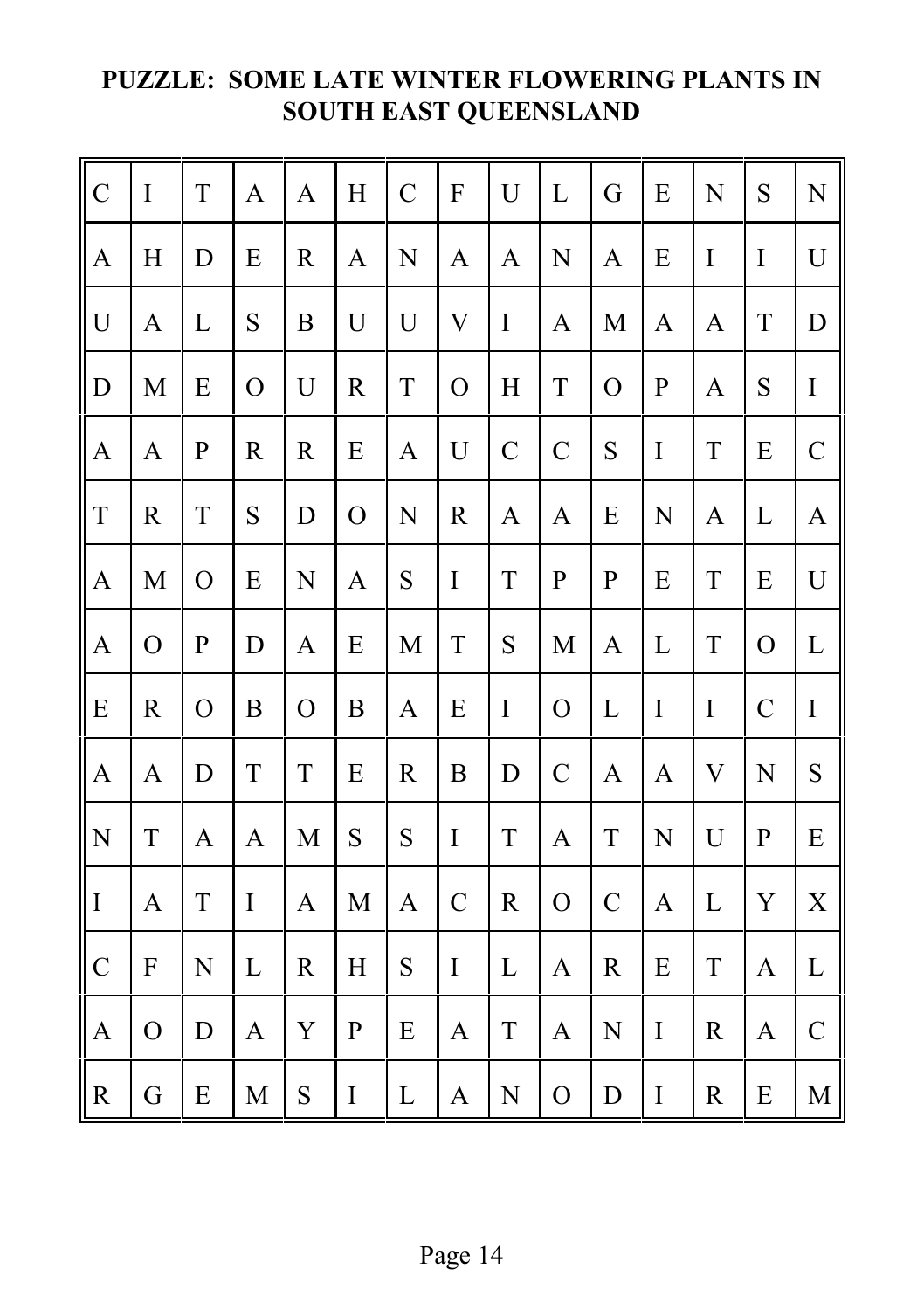| <b>AMOENA</b>       | <b>MACROCALYX</b>  |
|---------------------|--------------------|
| <b>AUREO</b>        | <b>MARMORATA</b>   |
| <b>BOB</b>          | <b>MARS</b>        |
| <b>BRETT</b>        | <b>MARY</b>        |
| <b>CARINATA</b>     | <b>MEAD</b>        |
| <b>CAUDATA</b>      | <b>MEN</b>         |
| <b>CHLOROSTICTA</b> | <b>MERIDONALIS</b> |
| <b>COELESTIS</b>    | <b>MINOR</b>       |
| <b>COMPACTA</b>     | <b>NUDICAULIS</b>  |
| <b>DAD</b>          | <b>NUTANS</b>      |
| DAY                 | PAIN               |
| <b>DISTACHIA</b>    | <b>PEAT</b>        |
| <b>FAVOURITE</b>    | <b>PINELIANA</b>   |
| <b>FOG</b>          | <b>PUNTATISSMA</b> |
| <b>FULGENS</b>      | <b>RACINAE</b>     |
| <b>GAMOSEPALA</b>   | <b>ROSEA</b>       |
| <b>GEM</b>          | <b>RUBRA</b>       |
| <b>LATERALIS</b>    | <b>TAIL</b>        |
| <b>LEPTOPODA</b>    | <b>VITTATA</b>     |
| <b>LINE</b>         |                    |
|                     |                    |

12 letters remain - rearrange them to form another plant flowering at this time.



#### **SOLUTION TO MARCH/APRIL PUZZLE**

LEAF - SUN - SPIKE - VARIETY - POLLEN - TEMPERATE - CLONE - SIMPLE - PUPS - SEED - SHEATH - COOL - BRACTS - SHADE - ZONE - PLANT - QUESTION - ADAPT - LAX - EVEN - WARM - SUMMER - JUST - STYLE - PINEAPPLE - LIGHT.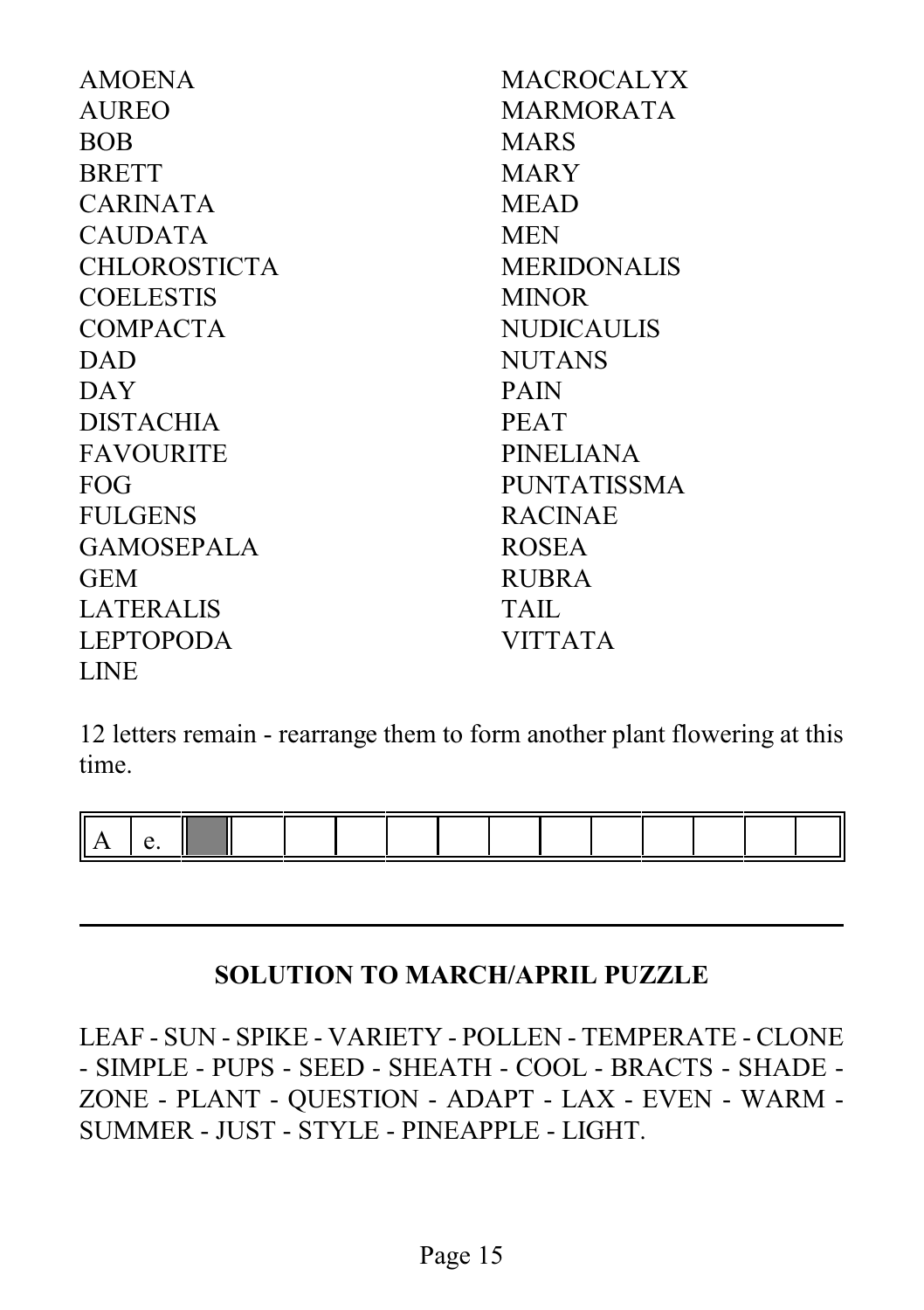#### **A PUP FOR WENDY**

On the weekend of 17 February 1991, our club had a field weekend to the Sunshine Coast. One of the Brom growers we called on was, naturally enough, Grace Goode. One of the brom pups I bought from Grace was *Neoregelia* Raincloud. I discovered after I had bought this particular pup that Wendy had been looking at it and was considering buying it, so I agreed to give Wendy a pup off it. I put two tags in the pot when I potted it up - one marked "Neo Raincloud" and the other marked "Pup for Wendy".

Well, as you can see by the date it was purchased, its been a long wait for a pup. About a month ago I noticed that the middle of this plant was starting to rot away so I thought, "there goes Wendy's pup". Last week I was picking up Grevillea leaves which had fallen down amongst the Broms when I looked across towards *Neoregelia* Raincloud on an acute angle and there, low and behold, was the swelling which indicated a pup is on the way.

Contrary to normal practice, Wendy will be getting the first pup off this plant. This must surely be some sort of record for a slow growing plant.

# **IN RESPONSE TO THE ARTICLE "AN APOLOGY" IN MARCH-APRIL 1995 BROMLINK**

Mary Nicholson

Graham, you are being too critical of your talk on the Tillandsias.

You have a good knowledge of the plants and this came across in your talk. We - being the majority - are just so pleased for your explanation of the plants and answering all our questions. You gave us the information we needed to go home and try, and then when we put that into practise (our trial and error), we will be back with more questions which I feel sure you will answer for us.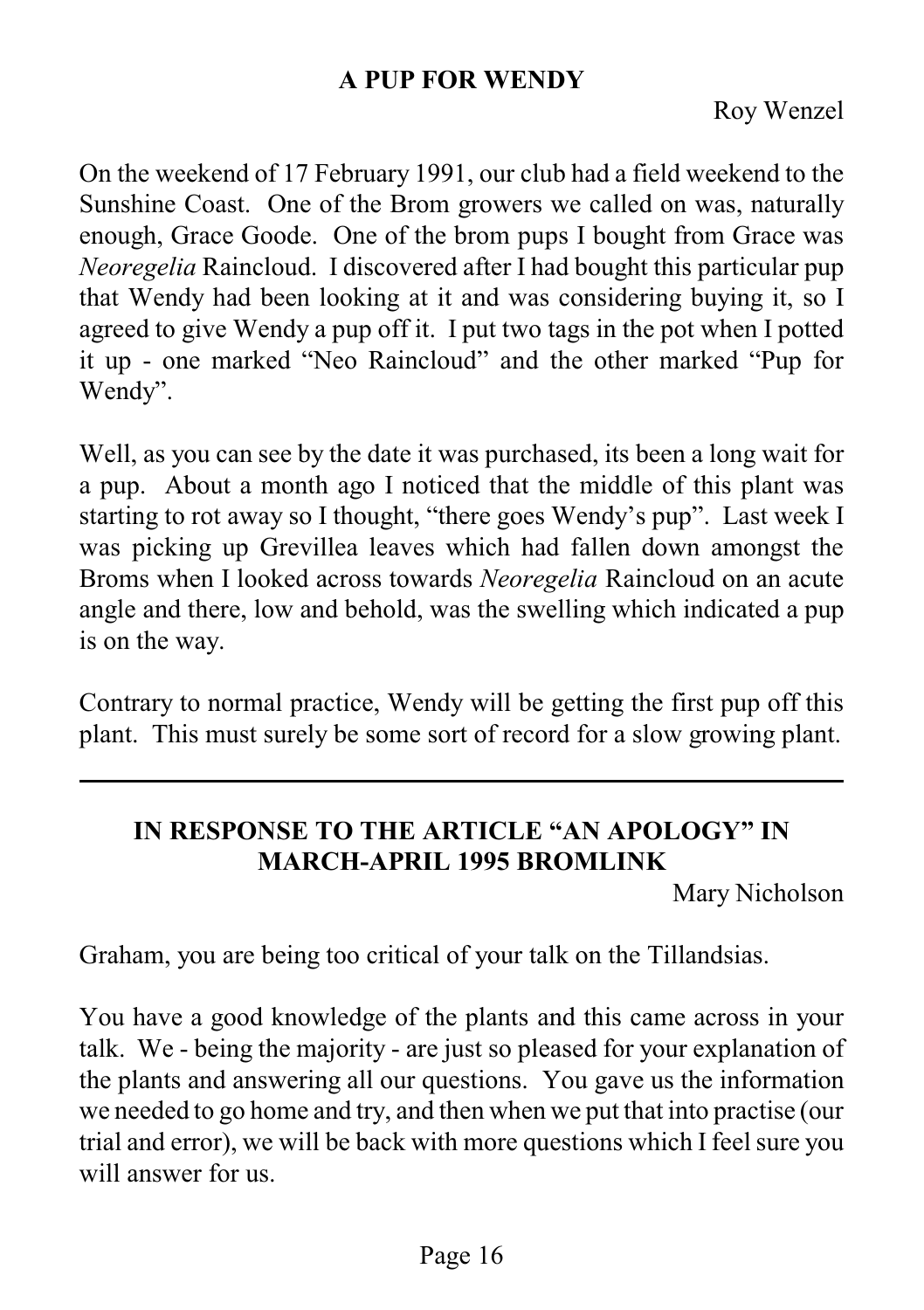# **8TH BROMELIAD CONFERENCE, ADELAIDE**

```
Olwen Ferris
```
Easter 1995 saw about 70 Bromeliad persons gather at the Royal Coach Motor Inn in Adelaide and it was great to meet so many of my old friends again and to share a room with my New Zealand friend, Patricia Perrot.

I arrived the day before the Conference started and was able to contact my cousin Dorothy and her husband and we spent some time at the Rose Garden and then on the Saturday night I had dinner with them after 20 years separation.

On Saturday we were all welcomed by the President of South Australia and the official opening was by Malcolm Campbell.

Renata Ehlers was the main speaker and her talks about Tillandsias and her overseas trips exploring their habitat were scattered through the conference and what a wealth of knowledge she has. We were all envious of her trips through Mexico, Argentina and other places.

Other speakers, fitted in to give Renata Ehlers a break, were Derek Butcher who spoke on Neoregelia species here in Australia and Kim Chipper who gave us a "Sandgropers View" of climatic conditions in Western Australia. Peter Franklin explained how he kept a check on his plants with computer control.

Sunday started with Tillandsia identification with Renata Ehlers' help. Andrew Flowers from Wellington, New Zealand, showed us different ways to grow seed. These were much like the methods I used when living in Sydney. Vriesea Hybrids was given by Adam Bodzioch; Tom Kapitany (Victoria) gave a talk about Marketing Bromeliads; and Maurie Kellett (Victoria) told us about a Bromeliad Safari.

On Sunday afternoon, two buses took us to visit four collections and we took off in different directions. I saw a lot of plants that were new to me.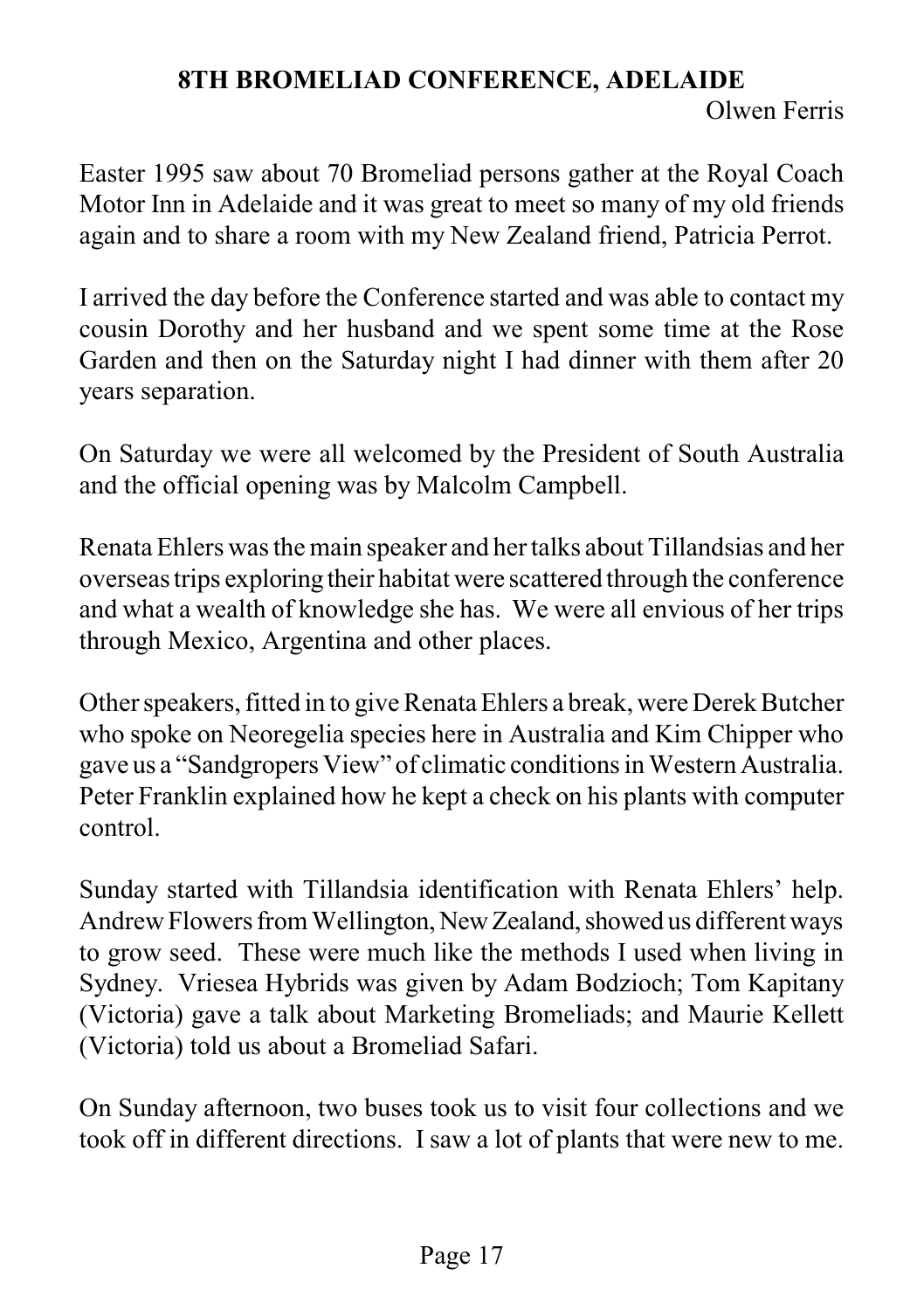Late Sunday afternoon we had a Rare Plant Auction and this was well carried out by Len Trevor. There were lovely, scarce plants and I'm sure the committee was well pleased with the results.

The three Raffles were drawn: a beautiful rug made by Grace Goode was won by Patricia Perrott (New Zealand); a framed, hand embroided picture by Margaret Draddywas won byMarie Daniels (when Isold her the ticket, I promised to bring it back for her!!); and a beautiful baby doll made by Pat Sweeney of New Zealand.

This was followed by one that took me by surprise and started the tears running. A lovely framed plaque that read:

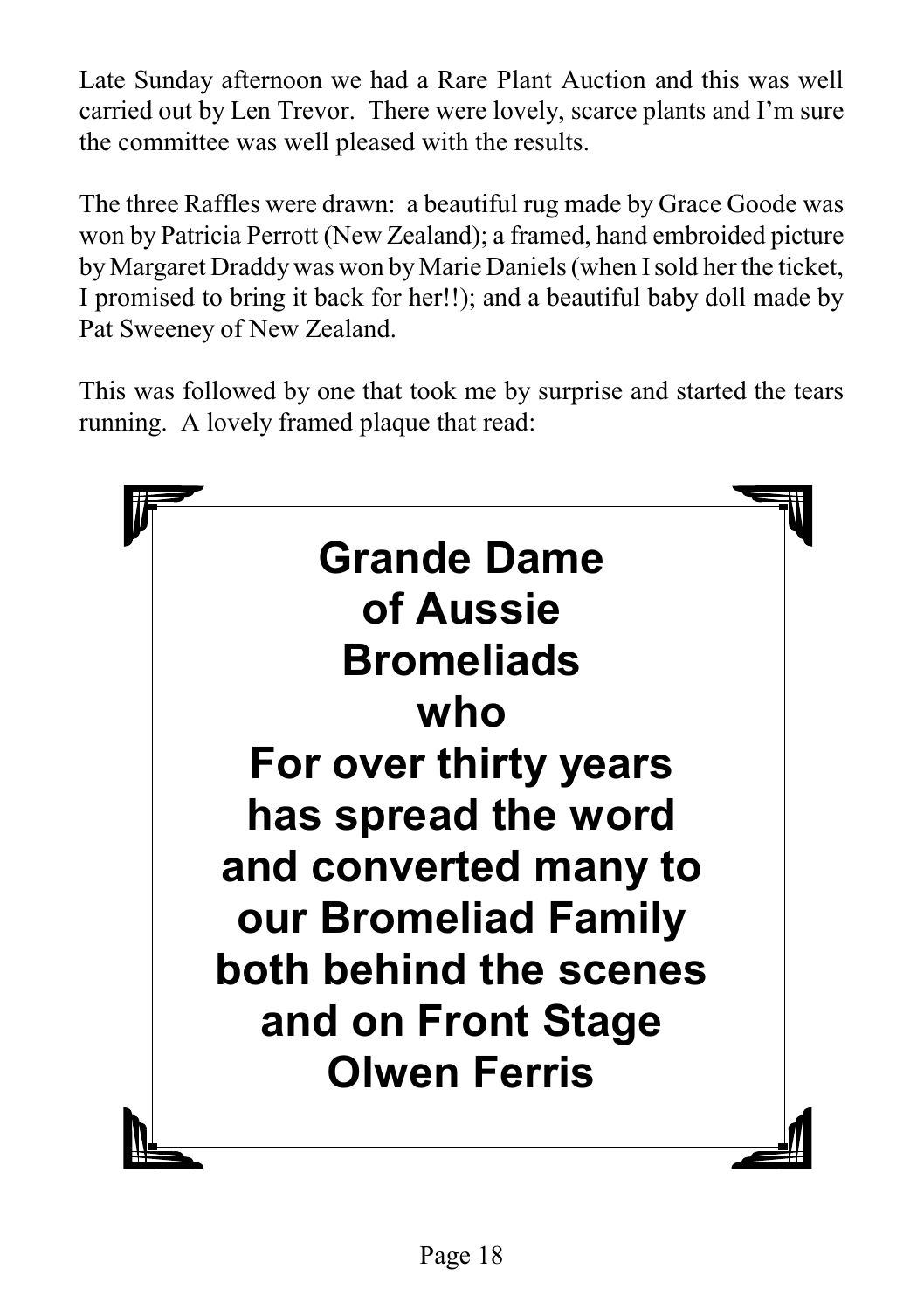#### **BROMELIADS "BLACKLISTED"**

#### Geoff Lawn

No foliage bromeliad is truly devoid of colour, or black, but some come close since they have predominant or solid shades of indigo, mahogany, and aubergine purple, to deepest ebony. These dark beauties can be loosely grouped as those with rather fixed pigmentation and others of very variable leaf hues. Anthocyanic pigments<sup>1</sup>, which mask the green undertone and serve several purposes, produce this foliar attractiveness.

Anthocyanin-laden epidermal cells can shield deeper leaf tissues from intense ultraviolet light, which might otherwise destroy the photosynthesising chloroplasts. This function applies especially to sunexposed, sparsely-scurfed species in the thinner atmosphere at high altitudes, particularly if stressed through moisture and nutrient deficiencies. Nearer sea level, growers can still achieve comparable results, even if seasonal, but low humidity and bleaching are dangers to watch. Become aware which green species and hybrids never redden up in your area but burn readily if subjected to strong light of long duration.

Leathery-leaved bromeliads of this category are named below. They are usually reliable, but the reader should realise that hard-grown specimens at maturity are usually smaller than their well-fed, but less colourful counterparts:

- C *Aechmea fasciata* var *purpurea, A.* Black Magic, *A.* Burgundy, *A.* Black Marble, *A.* Noir, *A.* Very Black
- C *Billbergia* Clyde Wasley, *B.* Othello, *B.* Penumbra
- C *Cryptanthus* Black Cherry, *C.* Black Mystic, *C.* Black Prince, *C.* Cherry Frost, *C.* Snakeskin.
- **Dyckia Dark Chocolate.**
- C *Neoregelia fosteriana, N. johannis* "Rubra" (in hort.), *N. melalodonta, N.* Claret, *N.* Dark Delight, *N.* Deep Purple, *N.*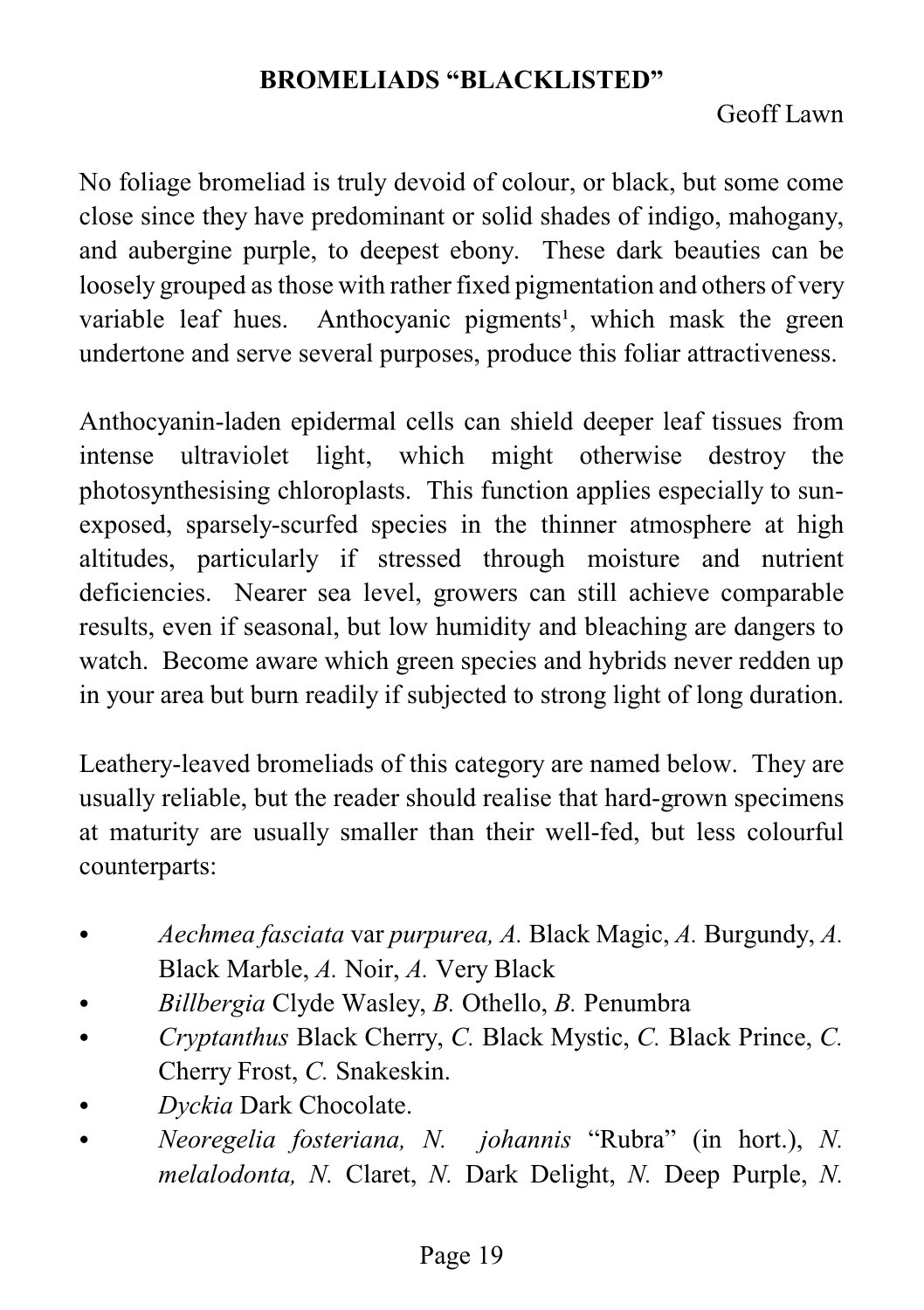Dexter's Pride, *N.* Morris Henry Hobbs, *N.* Royal Flush, *N.* Sanguine Night, *N.* Vulkan, *N.* Alvin Purple, *N.* Blackie, *N.* Darkie.

C Bigenerics: X*Cryptbergia* Red Burst, X*Neolarium* Thor, X*Neomea* Black Snow, X*Neomea* Magenta Star.

A race apart are the shade-loving *Aechmea* species whose soft, bicoloured foliage, it is theorised, enhances photocynthesis at lower light levels through the reflective properties of their anthocyanins. The red reverses of *Aechmea victoriana* var *discolor, A. fulgens* var *discolor*, and *A. miniata* var *discolor*impart completelymaroon- or garnet-coloured leaves to many hybrids, often by the champion specialist breeder Ed Hummel. Excessive light often dulls and muddies the natural foliage sheen and colouring in this group:

> *Aechmea* Belizia, *A.* Black Flamingo, *A.* Black Knight, *A.* Black Panther, *A.* Black Prince, *A.* Black Tiger, *A.* By Golly, *A.* Chocolate Soldier, *A.* Ebony Glow, *A.* Foster's Favorite, *A.* Grape, *A.* Jackson, *A.* Lullaby, *A.* Mirlo, *A.* Nightlight, *A.* Nigre, *A.* Perez, *A.* Pico, *A.* Tonado, *A.* Black Jack, *A.* Prieto.

In other genera, there are *Vriesea sucrei*, *Nidularium billbergioides* Rubra, *N. innocentii* Nana, *N. microps* var *bicense,* X*Nidumea* Jean, X*Nidumea* Midnight.

Some growers complain that the appearance of these dark-leaved plants is lifeless either en masse or singly and, indeed, they can look somber when shown this way. As companion plants in a mixed display, however, they provide contrast and solidarity to plants with lighter patterned foliage, notably variegates.

For competition and displays, the shiny-leaved specimens especially should be wiped clean as they invariably show up any mineral deposits,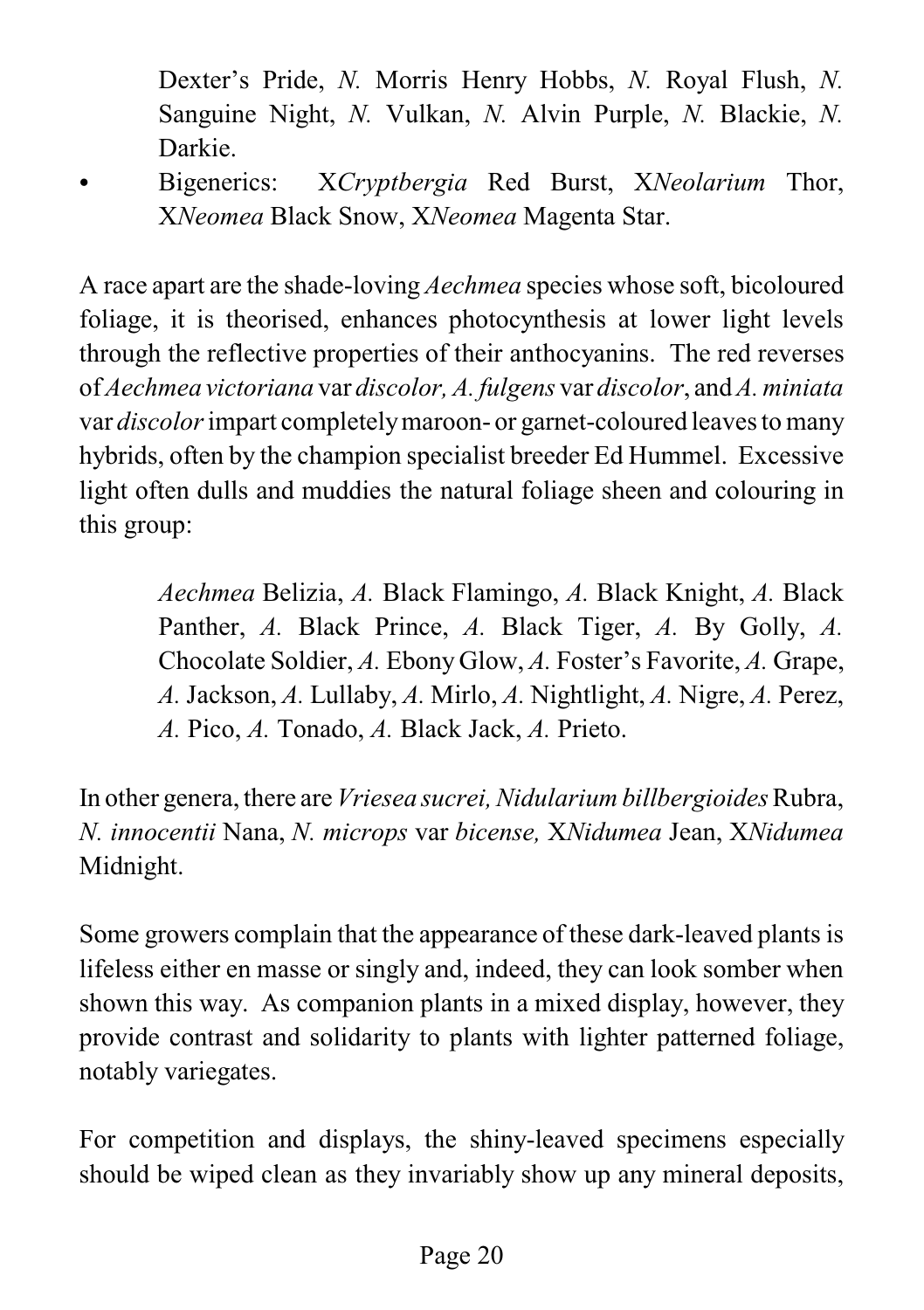grime or dust. In artistic arrangements requiring dramatic or bold simplicity, blackish rosettes or leaves can evoke themes of evil or mysticism.

This favourable "black list" is by no means complete but it focuses on a multitude which, often possessing long-lasting, attractive inflorescences too, vie for a plum role, figuratively speaking, in our collections.

### REFERENCES:

- Benzing, D.H., The biology of the bromeliads. Eureka, CA: Mad River Press; c1980.
- Butcher, D.R., comp. Hybridist's handbook and checklist of bromeliad hybrids and cultivars. 2nd ed. [Adelaide, S.A.] The Bromeliad Society of South Australia; 1986.
- Smith, B., comp. Manuscript of bromeliad hybrids and cultivars. 2nd ed. Plano, TX; 1984.

# NOTES:

- 1. Anthocyanic pigments are those that give red and blue flowers their colours.
- 2. A slightly different version of this article was published in the Bromeliad Society of New South Wales Bromeliad Newsletter, Feb. 1988.

*Como, Perth, Western Australia*

Reprinted from *Journal of The Bromeliad Society*, September-October 1989.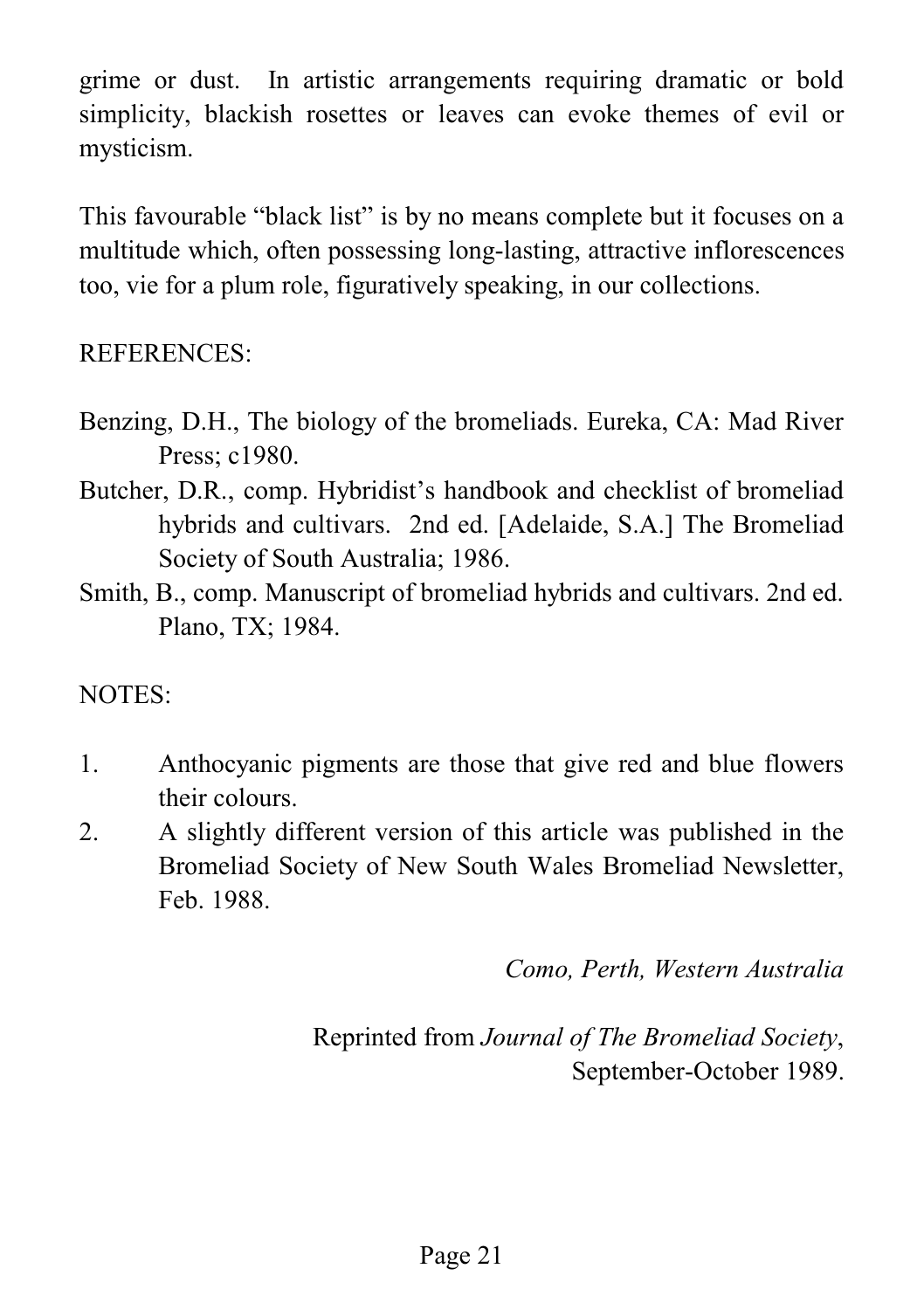# **A DIAGRAM OF BROMELIAD HABITATS** P. Raulino Reitz

Thanks to a series of studies based on ecological observations made in southern Brazil, especially Santa Catarina, by Henrique P Veloso and Roberto M Klein, we have a clear idea of the habitat of the commoner bromeliads. It has been proved that bromeliads have no particular preference for any species of tree. There is only an indirect relation to the shape and size of the tree. If, for example, a certain species of wild fig, *Ficus organensis (Miq.)* Miq., has a taller trunk and longer stouter limbs that overtop other trees, then more sun-loving (heliophile) bromeliads will grow on it than on other trees. On the other hand, if a given species of tree prefers shady valleys, then it offers a more favourable ambient for shadeloving (ciophile) species.

On entering our forests one soon sees that certain species of bromeliads live only on the bases of tree trunks or on the ground, others only at the middle of the trunk, still others on the great limbs, and a final group at the ends of the branches. It is a perfect staircase of life, which has also been observed in the animal kingdom. A species falling from the outer branches to the ground, dies. Similarly, a ground species is seriously damaged if we raise it to the top of the tree.

The secret of these levels of life is the preference that each species has for certain intensities of light and relative humidity.

After detailed observation we can distinguish four levels in the distribution of species from the jungle floor to the treetops.

**The first level is the ground.** On it live the ciophile species; that is those that need little light and high humidity. They are most notably*Nidularium innocentii* Lem var *paxianum* (Mez) LB Smith and *Nidularium procerum* Lindm. They grow in enormous quantities in the forest shade, making the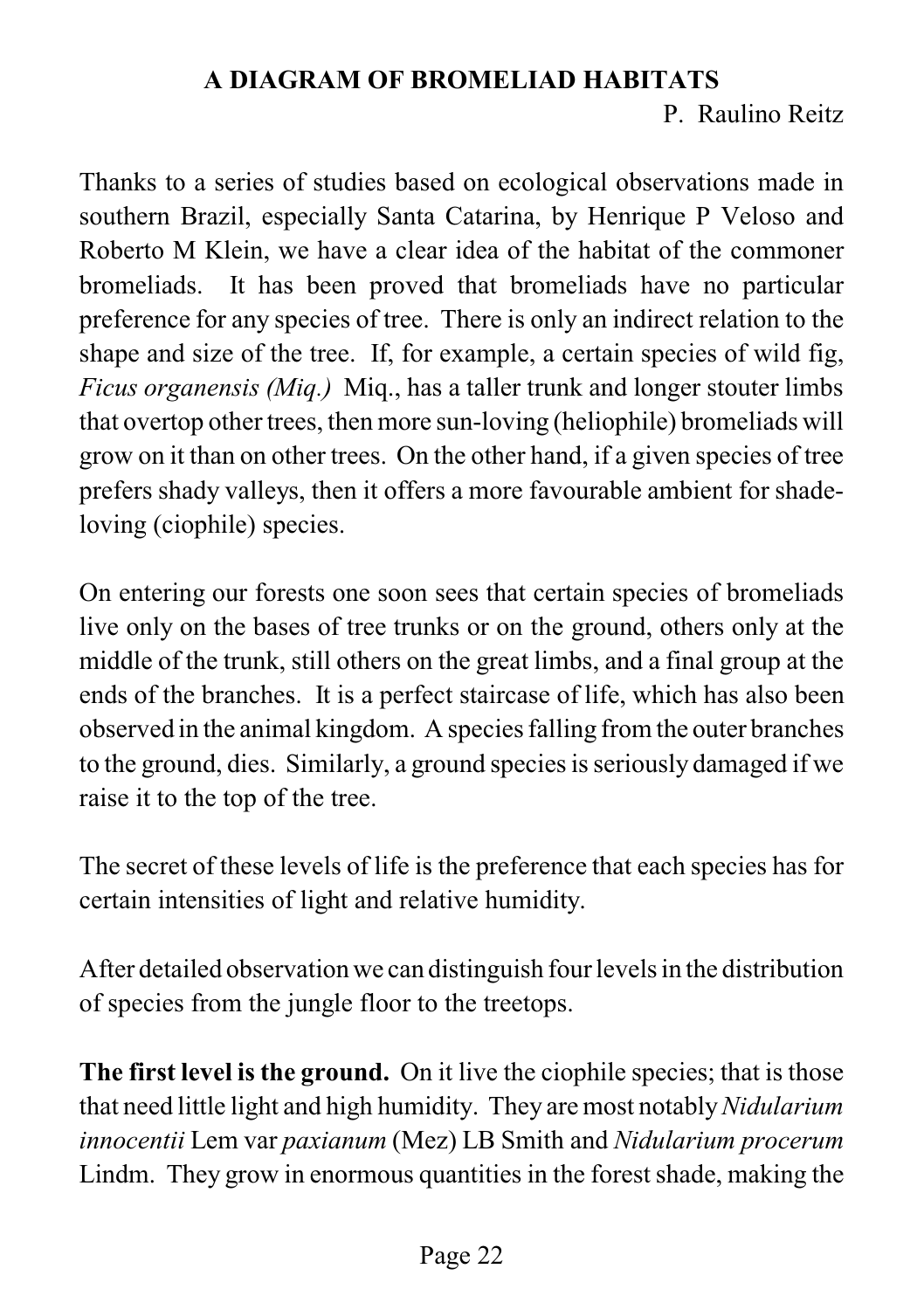densest of green carpets, and on the bases of bushes and trees, especially on the buttress roots of the latter. These ground level bromeliads are partly responsible for the great humidity of the environment, since they hold an enormous quantity of water and form veritable hanging lakes.

**The second or midtrunk level.** Here live the semiciophiles. From some six feet up the trunk nearly to the bases of the first limbs of the high trees there is a second level already less affected by the enormous humidity of ground level and with a little more light; it is also on top of the shrubs. This is the level of *Vriesia incurvata* Gaud., *Vriesia ensiformis* (Vell.) Beer, and *Vriesia carinata* Wawra. These species fasten not only on the tree trunks large and small but on the branches of shrubs and saplings that are below the lower limbs of the large trees. It is a space of about 25 feet in depth.

**The third or limb level.** The species which we may call *indifferent* inhabit the space from the bases of the large limbs to their outer forks. They require a medium light intensity and slightly more humidity than the heliophile species. There are many more species at this level than at the others. The commonest are: *Vriesia jonghii*(K Koch) E Morr., *Wittrockia superba* Lindm., *Canistrum lindenii* (Reg.) Mez, *Vriesia philippocoburgii* Wawra, *Aechmea nudicaulis* (L.) Griseb var *cuspidata* Bak., *Aechmea cylindrata*Lindm., *Vriesia gigantea* Gaud., and *Vriesia flammea* LB Smith. Here we find the species of the greatest stature like *Vriesia gigantea* Gaud whose inflorescence reaches 10 feet, and *Vriesia jonghii*(K Koch) E Morr and *Wittrockia superba* Lindm.

**The fourth or branch tip level.** Here live the heliophile elements. They require great light intensity and relatively little humidity. They are principally *Vriesia vagans* LB Smith, *Vriesia rodigasiana* E Morr. and various species of Tillandsia. These plants are directly exposed to sunlight.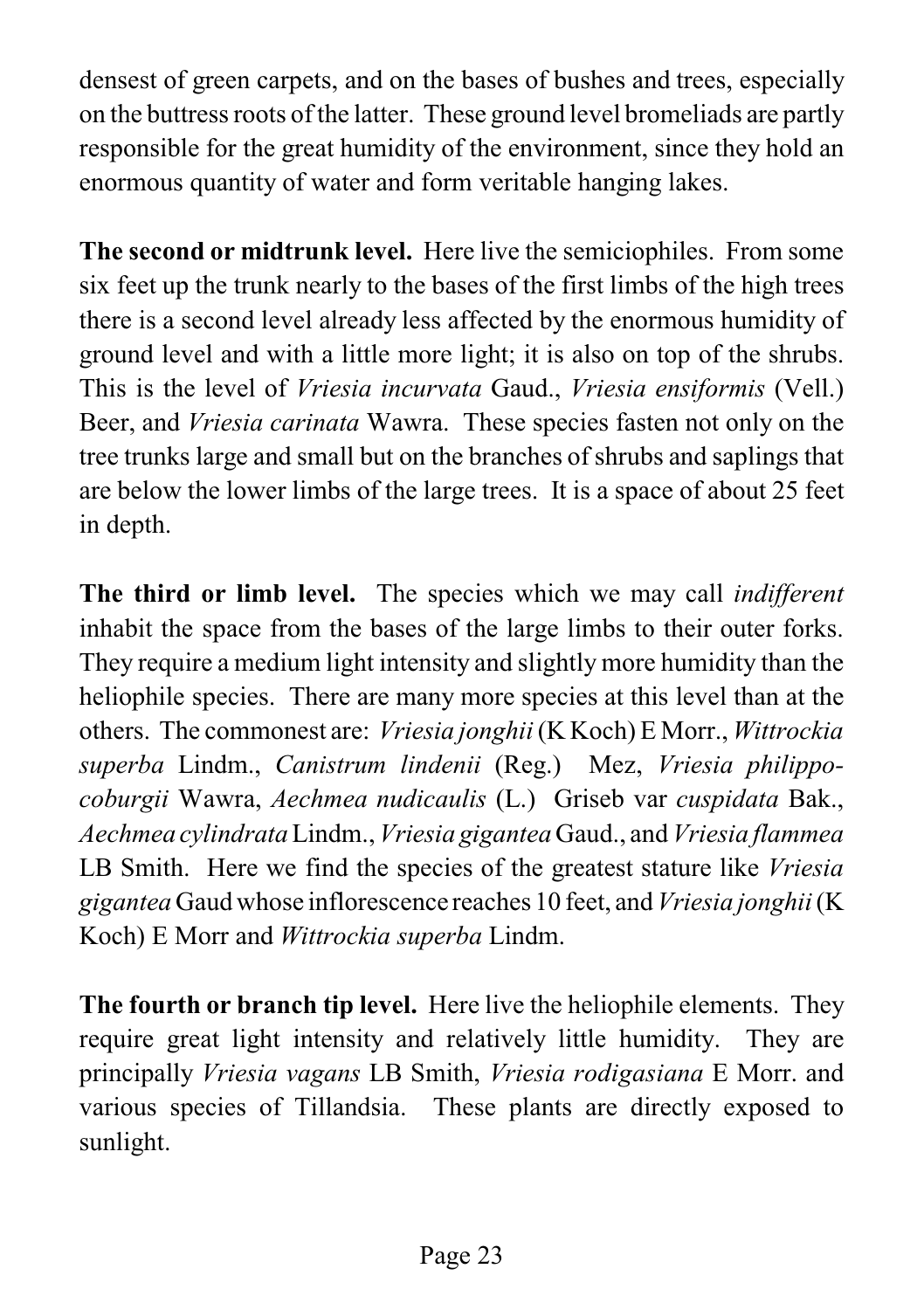It is important for the grower to know something of the ecological life of the bromeliads, especially of their habitat in relation to light and humidity, in order to obtain healthy and beautiful plants by cultivation.

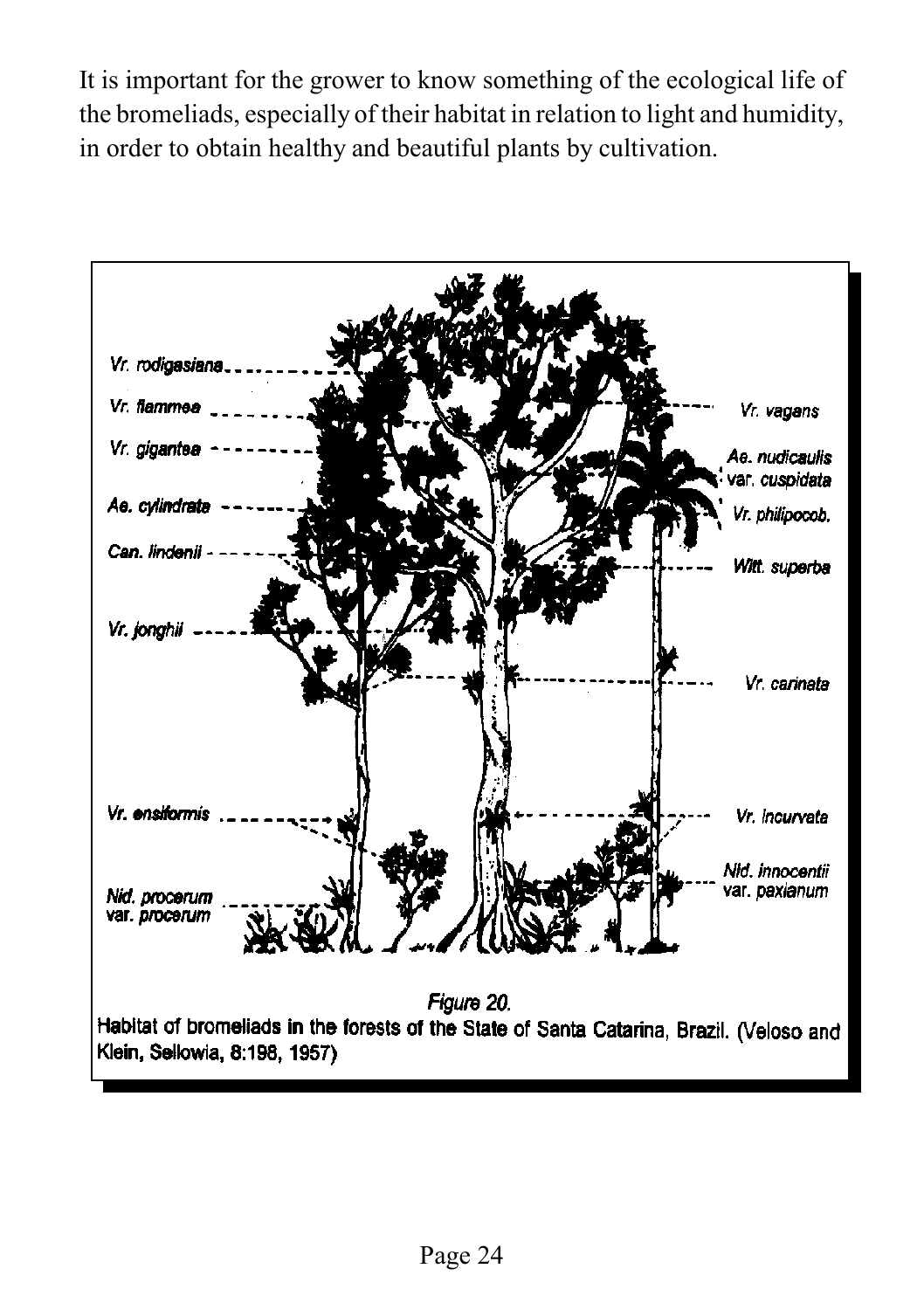The figure shows the principal elements of a tropical forest in the State of Santa Catarina (southern Brazil) which reaches an average height of 80 feet. In these forests there can be distinguished the ground cover vegetation, shrubs (3-12 feet), saplings (15-40 feet), palms (up to 70 feet) and large trees (50-80 feet), all represented here. The place of the bromeliads in order of their altitude on the trees is based on the observation of more than 100,000 specimens. All the species shown in the figure are indicated by arrows according to their altitude in the forest.

*Itajai, Santa Catarina, Brazil.*

*Reprinted from* Journal of The Bromeliad Society, *January-February 1995 who reprinted this article from* The Bromeliad Society Bulletin, *Vol IX, September-October 1959, No 5*.

# **A SUGGESTION FROM GENNY**

It has been talked of for a while, now we are actually getting it done. This includes our members who cannot attend meetings - maybe it is of more value to you. Will you help by participating in the request for all members to write out any problems theymay have with their plants. We will answer your questions and maybe we will even do an article on it. If you are proud of the way your plants are growing, we can share your you. Send to: Mary Nicholson, 55 Dawn Parade, Miami Q 4220.

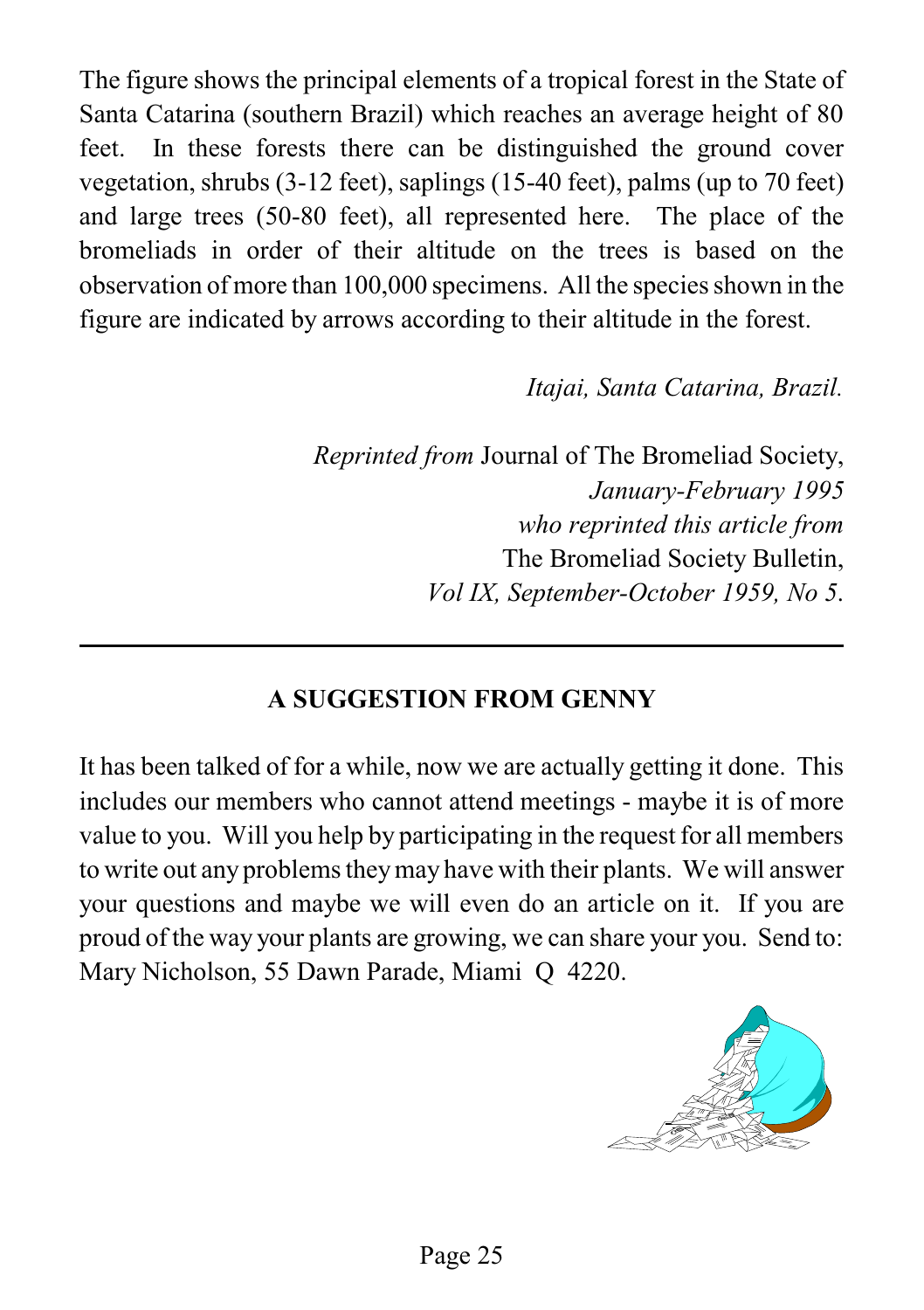# **CENT AUCTION**

It was wonderful how much fun can be had by our Cent Auction every March and September. If members keep bringing in several plants each to be placed in groups, the responsibility will be less on just the same few. The building up of our Library is the aim of the Cent Auctions.

*Please remember not to throw all your tickets into the lots but retain the No. 1 ticket for the draw.*

# **PLANT OF THE MONTH**

For Plant of the Month, could you please bring in some plants from the nominated genera for that month. Remember that the plant doesn't necessarilyhave to be in flower, we also grow Bromeliads for their foliage. This segment of our meeting is to help us to learn to identify the different genera and perhaps see the diversity within that genera. The genera for the coming months are:

| <b>JUNE</b>   | Nidularium |
|---------------|------------|
| <b>JULY</b>   | Vriesea    |
| <b>AUGUST</b> | Guzmania   |

# **NAME TAGS**

If you have a name tag, will you please wear it to the meetings. Wearing a name tag makes for a more informal meeting which is what we are striving to offer.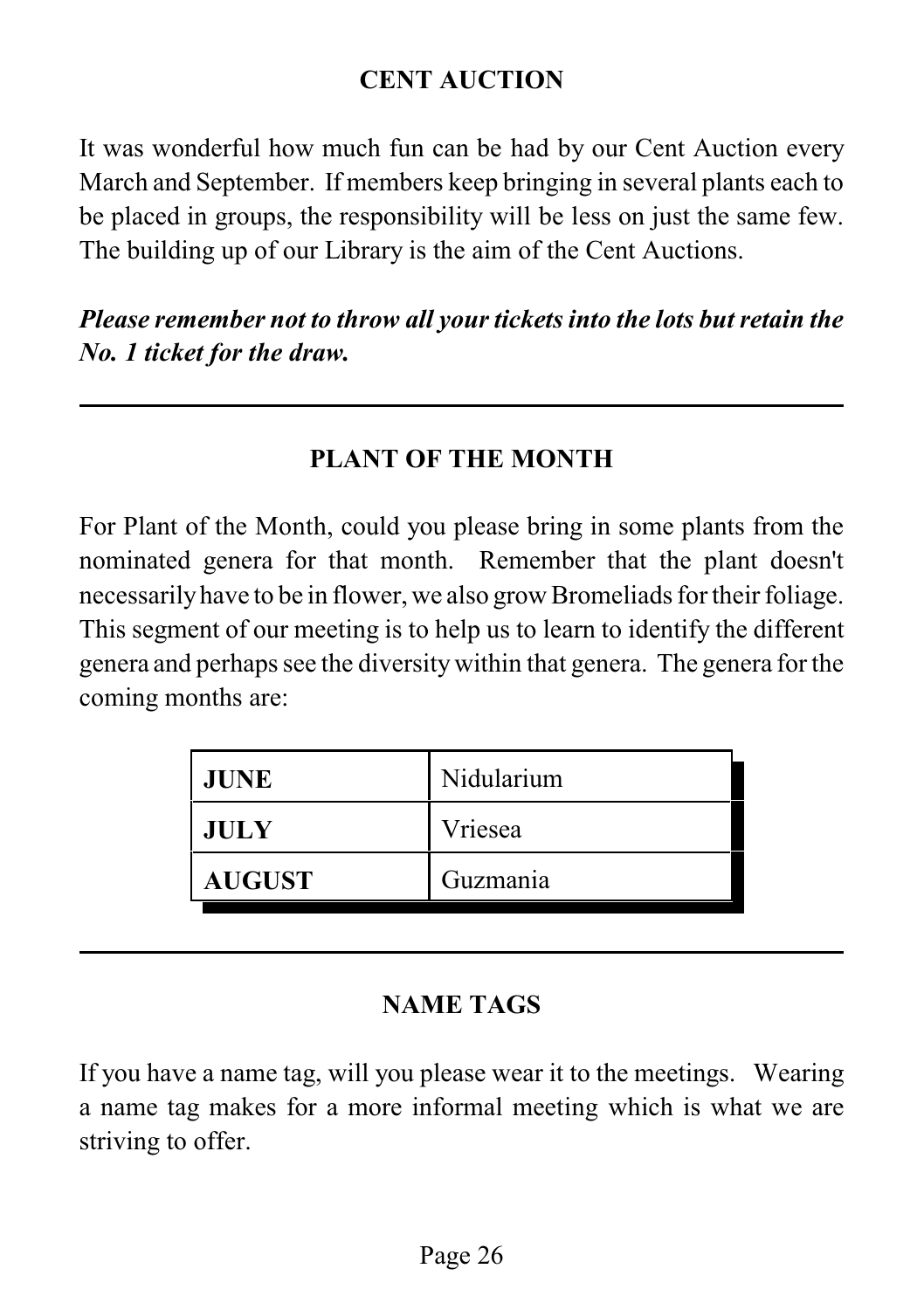# **ORDINARY RAFFLE**

This is one way of making money for the Society. It is up to all of us to help by bringing in some plant/s when we have extra ones. It doesn't have to be a bromeliad, just something you would like to win yourself. Let us see if we can make this one good continuous raffle.

# **HELP?**

If you have a plant that you are not happy with the way it is growing, bring it in and our panel will help with ideas on what you can do different.

# **!! CONGRATULATIONS !!**

Happy Birthday to Graham Besgrove, Jum Daniels and Clarrie Morrow.

![](_page_28_Picture_6.jpeg)

![](_page_28_Picture_7.jpeg)

Welcome to K Bradtberg, Derek Butcher, Don Woods, John and Judy Borthistle, E&A Sellars, C&M Tooth, E&D Beyley, Chris Larson, Peter Tristrim, K Hannam.

If you would like to have a birthday or any other message put in the Newsletter, please just let us know.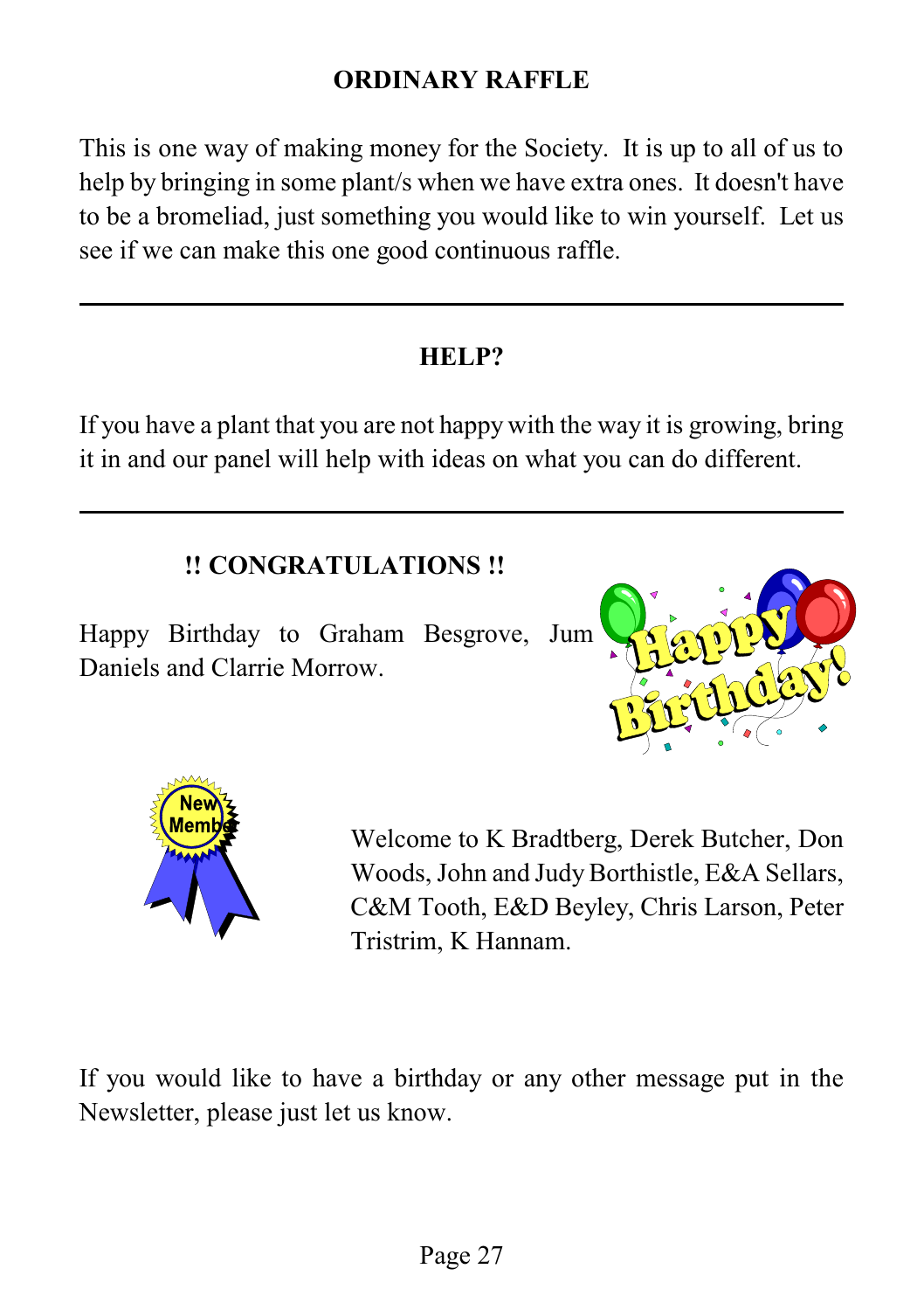# **PLANT ROSTER**

We are now operating a roster to share the responsibility of bringing in plants for the Lucky Door Prize and the Special Raffle. If anyone other than the people rostered for that month would like to donate a plant, please feel free to do so. The plants do not have to be succulents or bromeliads. The Lucky Door Prize is drawn first and has the pick from the table followed by the Special Raffle with a choice of the plants available.

| <b>JUNE</b>      | No Meeting                                                    |
|------------------|---------------------------------------------------------------|
| <b>JULY</b>      | Bev Collins, Evelyn Reilly, Jan Tobiano, Jo<br>Ketelaars      |
| <b>AUGUST</b>    | Mac McAlister, Rolly Reilly, Phyllis King, John<br>Borthistle |
| <b>SEPTEMBER</b> | John Catlan, Wendy Besgrove, Olwen Ferris,<br>Genny Vauhkonen |

If you are unable to attend the meeting, either get the plant to someone to take it in for you or swap with someone else.

# **SUBSCRIPTIONS**

Subscriptions are due in October of each year. If you require postage of your newsletters, please forward 6 (six) current-price stamps.

Family - \$6.00 Single - \$4.00

#### **WHO AM I?**

Don't forget, anyone who has a mature plant or one in flower but doesn't know it's name, our experts are here to help identify it for you.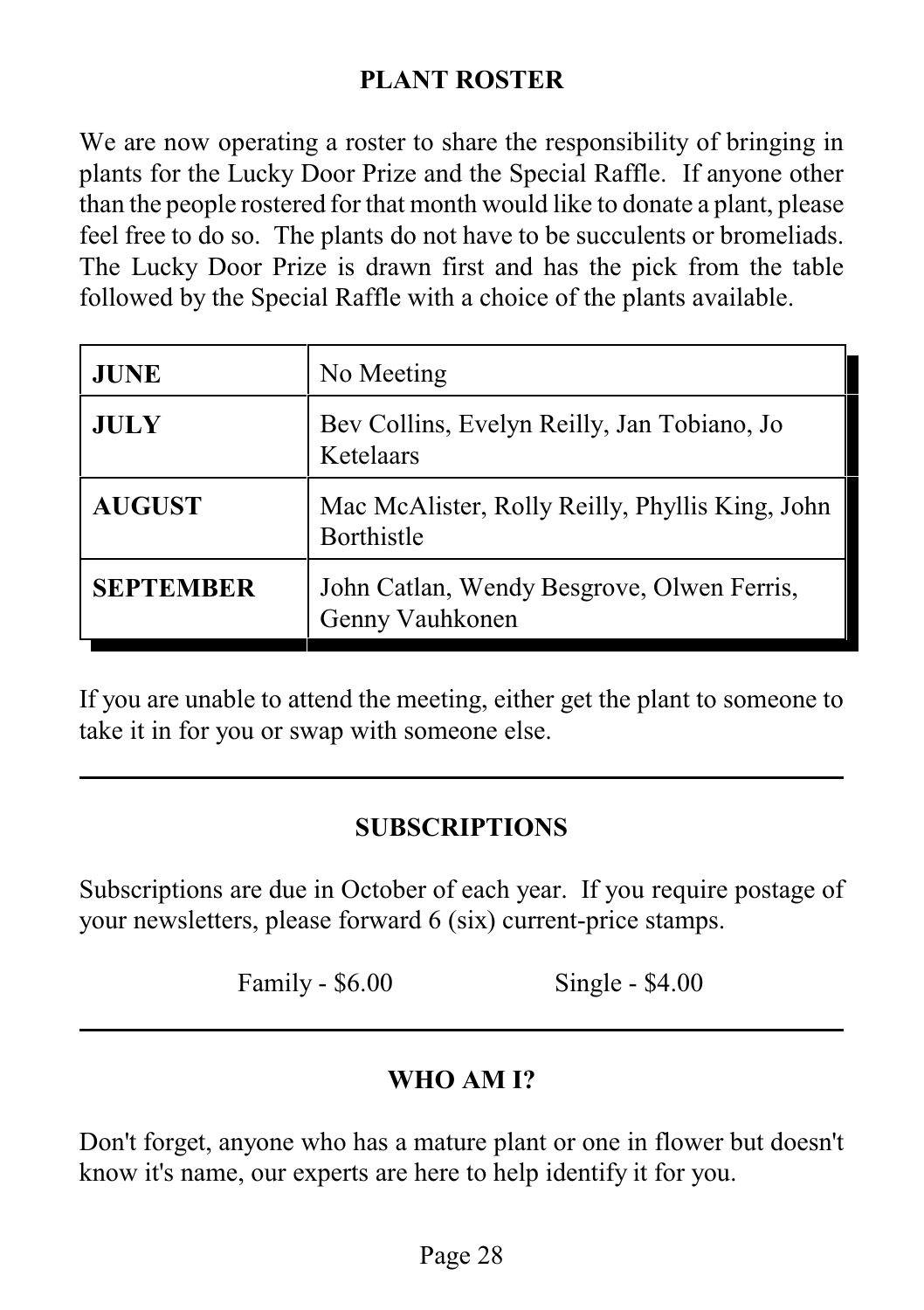# **LIBRARY BOOKS**

Library books are available on loan for one (1) month only. Please return them so someone else can take the book out.

The list of some of the books available for loan are as follows:

# **BROMELIADS:**

Journal of BSI 1981 - 1993 Bromeliads - The BSI Bromeliads - Werner Rauh (2 copies) Bromeliads - Walter Richter Bromeliads for Modern Living Bromeliads for Everyone - Bea Hanson The Colourful Bromeliads - Victoria Padilla Tillandsias - Paul Isley The Bromeliad Lexicon - Werner Rauh Bromeliaceaes of Venezuela Bromeliads - Victoria Padilla In Search of Flowers of the Amazon Forest - Margaret Mee Handbook for Judges and Exhibitors - BSI, 1982

# **CACTUS AND SUCCULENTS**

Cactus and Succulents - Sunset Succulents and Cactus - Sunset Cacti and other Succulents Vol 1-6 - Edgar Lamb (2 copies Vol 5) Cacti for the Amateur - Abbey Garden Press The Book of Cacti and other Succulents - Claude Chidamian Cacti and Succulents - E.E. Kemp Cacti and Succulents for Modern Living Cacti - Sir Oliver Leese The Stapelieae, Vols 1, 2 and 3

Photo Album of members' donations.